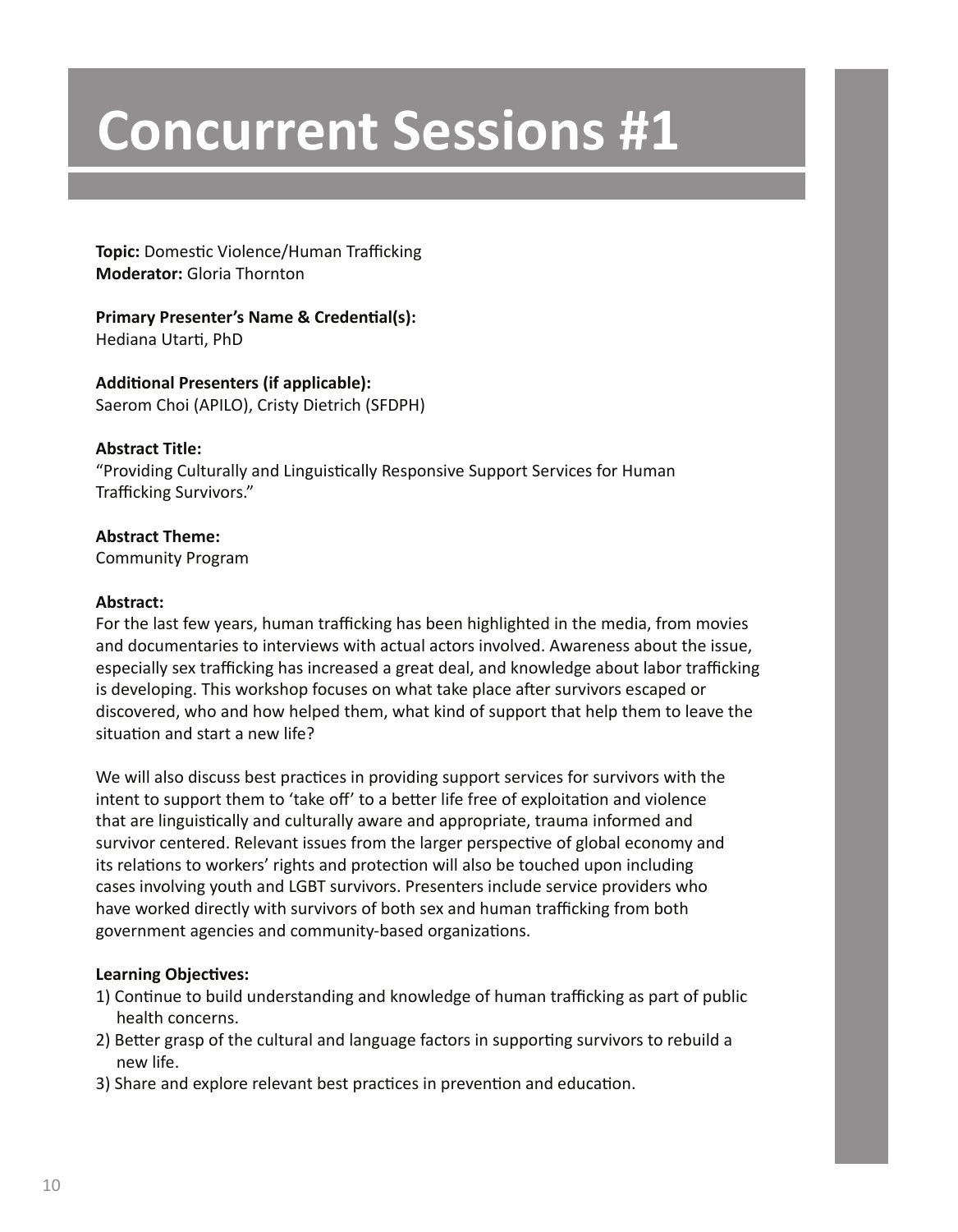**Topic:** Domestic Violence/Human Trafficking **Moderator:** Gloria Thornton

# **Primary Presenter's Name & Credential(s):**

Wei-Mei Hung, MSW

# **Abstract Title:**

From Surviving to Stability: AWS's Transitional Housing Assistance Program for Marginalized Survivors of Domestic Violence

# **Abstract Theme:**

Community Program

### **Abstract:**

Domestic violence (DV) is one of the most devastating forms of interpersonal violence and has tremendous effects on survivors. It is also one of the leading causes of homelessness for the survivors, especially for immigrant survivors who fled violence from home and had limited informal support system in the U.S. While survivors continue dealing with the safety issues (abuser-related risk factors), there are more challenges that require their attention to adjust in the long run (life-related risk factors). Since 2012, Asian Women's Shelter has started to provide Transitional Housing Assistance (THA) Program (in addition to the Emergency Shelter Program) to provide rental assistance and support immigrant survivors to restart their lives after fleeing violence and moving out of emergency shelter. In the recent years, the THA service requests have been more than before, given that the general housing situations in San Francisco Bay Area are getting worse and less affordable. AWS started to conduct regular client surveys, since 2017, as a way to learn the experiences and feedback from clients directly and re-shape the THA Program services. AWS will be sharing and discussing the findings of the barriers that immigrant DV survivors face as well as AWS's promising THA program services that have been critical in supporting survivors' stability and healing.

- 1. Examine the risk factors and barriers for DV immigrant survivors to achieve housing stability.
- 2. Learn about AWS's Transitional Housing Assistance Program model.
- 3. Learn about the program participants' feedback and successful stories.
- 4. Identify the critical components of THA Program services, and discuss the new potential developments for the future.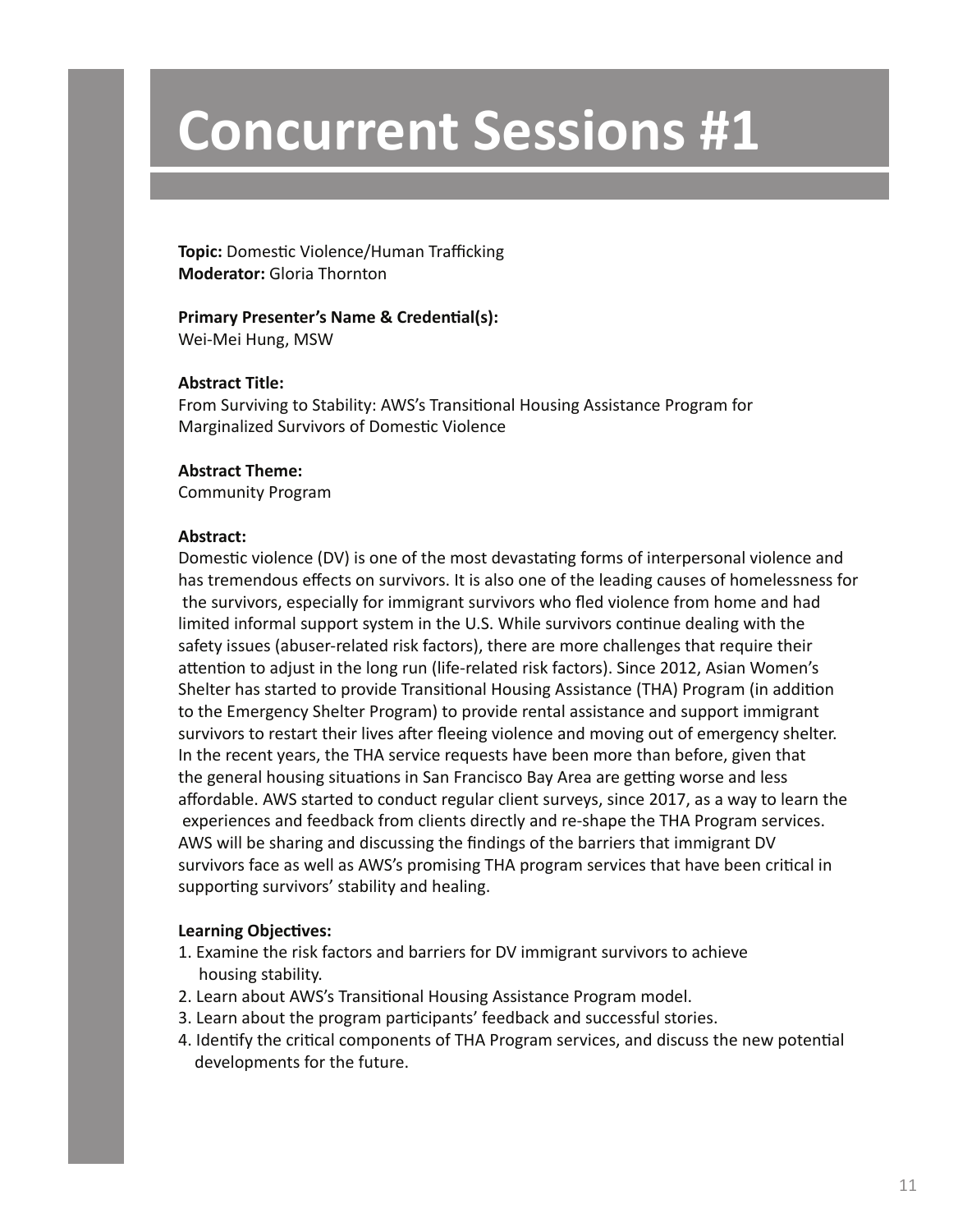**Topic:** Domestic Violence/Human Trafficking **Moderator:** Gloria Thornton

# **Primary Presenter's Name & Credential(s):** Daisy Fung

**Additional Presenters (if applicable):** Ming Quan Chang

**Abstract Title:** Healing Journey: Domestic Violence Intervention Process

# **Abstract Theme:**

Community Program

# **Abstract:**

Experiencing domestic violence is very frightening and could be life threatening. Many people who encounter domestic violence may not know what to do or who to turn to when it happens. This impacts survivors not only physically, but mentally as well. It adds another layer of challenges for those who have language barriers when trying to access services. Therefore, it is crucial to have culturally and linguistically appropriate services available in the community. How does one seek for intervention services and begin this healing journey? What are the steps to take to feel and be safe? Donaldina Cameron House will share with you some of these steps and options.

# **Learning Objectives:**

By the end of this presentation, participants will be able to:

- 1.) Understand that domestic violence is a widespread problem that occurs in all communities.
- 2.) Have a thorough understanding of the services offered at Cameron House as well as knowledge of other resources in the community.
- 3.) Evaluate the Challenges and Solutions of addressing Domestic Violence.
- 4.) Understand the barriers to leaving an abusive relationship and how we support survivors in creating options and making choices for themselves.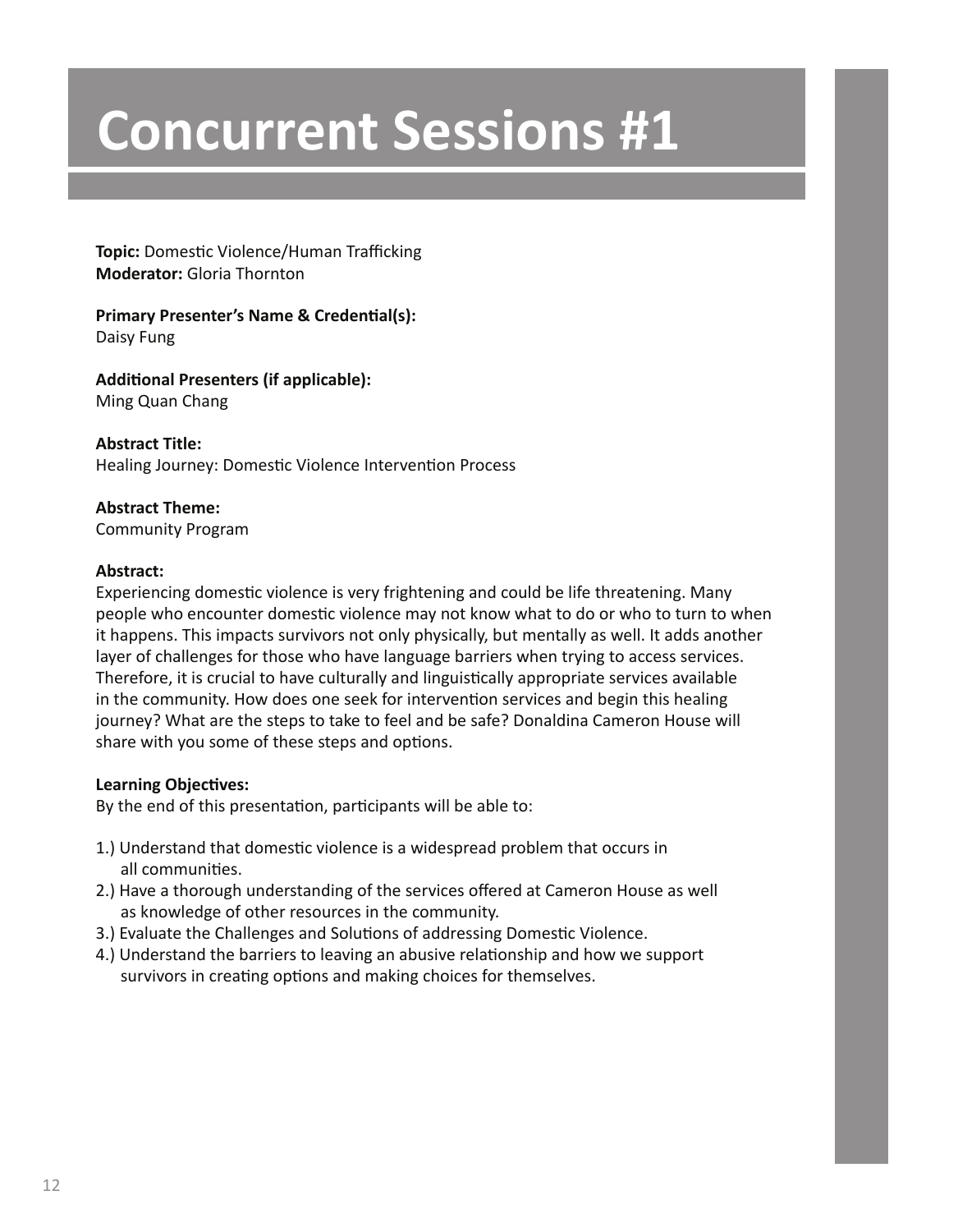**Topic:** Cancer Care **Moderator:** Evaon Wong-Kim, MSW, MPH, LCSW, PhD

# **Primary Presenter's Name & Credential(s):**

Arnab Mukherjea, DrPH, MPH

#### **Abstract Title:**

Addressing Disparities in Colorectal Cancer Screening among South Asians in the United States

#### **Abstract Theme:**

Research Study

#### **Abstract:**

Purpose: Colorectal cancer screening (CRC) reduces incidence and mortality. Population-level studies often aggregate Asian American data, masking considerable health disparities. South Asians exhibit low CRC screening rates in the U.S. This study enhances prior investigations of CRC screening among Asians Indians and Bangladeshis through inclusion of two understudied segments of the South Asian population: Pakistanis and Indo-Fijians.

Methods: Eight focus groups produced qualitative data about knowledge about CRC cancer prevention and detection, acceptability of different screening modalities, barriers and facilitators to CRC screening, access to and use of health services involving CRC screening, and relevant health information-seeking behavior. Deductive content analyses generated themes encompassing similarities and differences in determinants of screening among Pakistanis and Indo-Fijians, with comparative analyses of prior work conducted among Asian Indians and Bangladeshis.

Results: Similar to Asian Indians and Bangladeshis, fatalistic worldviews regarding potential cancer diagnoses and proactive communication from physicians regarding modalities and relative benefits/consequences influenced screening. Interim findings highlight unique factors associated with faith, including cultural impropriety of discussing mortality and lack of emphasis on Muslim tenets of keeping bodies healthy as vessels endowed by a creator. Participants emphasized importance of optimal well-being to transmit important socio-religious traditions to subsequent generations.

Conclusions: Study findings elucidate multi-level targets for interventions to increase screening rates and ultimately, reduce disproportionate burdens of preventable CRC among South Asians in the U.S.

Future Recommendations: Quantitative research should focus on effect of socio-cultural factors influencing screening rates among South Asians. Salient determinants must be incorporated into culturally-appropriate programs and policies.

#### **Learning Objectives:**

At the end of this presentation, attendees will be able to:

- 1. Summarize unique patterns of colorectal cancer screening among South Asians in the U.S.
- 2. Describe unique facilitators and barriers to colorectal cancer screening among key South Asian subgroups
- 3. Identify potential targets for interventions aiming to increase CRC screening among South Asians, including distinct approaches for major subgroups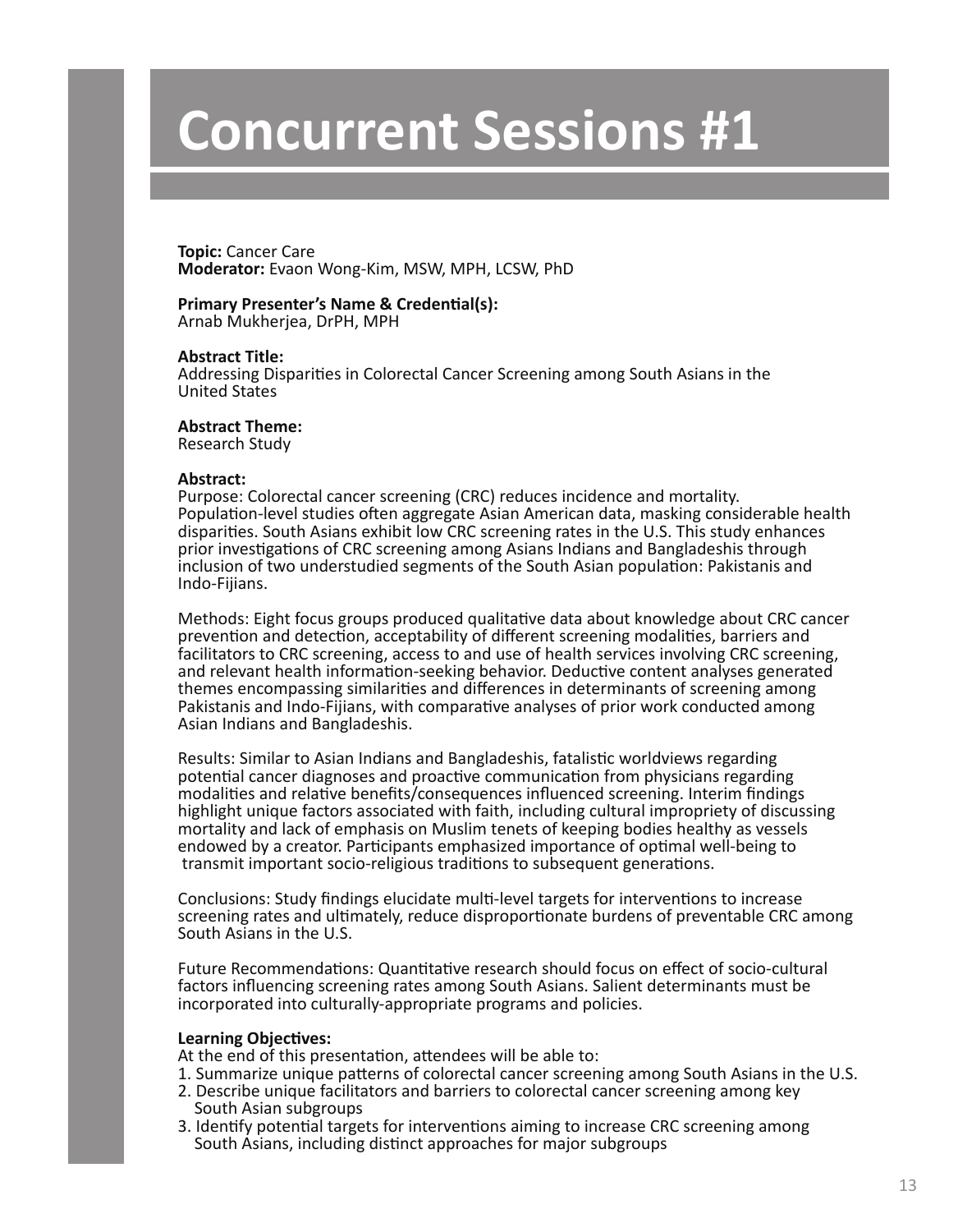**Topic:** Cancer Care **Moderator:** Evaon Wong-Kim, MSW, MPH, LCSW, PhD

# **Primary Presenter's Name & Credential(s):** Toshali Katyal, BA, University of California, Berkeley

### **Additional Presenters (if applicable):**

Sailakshmi Senthil Kumar, BA, University of California, Berkeley

# **Abstract Title:**

Outreach and Dissemination of Colorectal Cancer Screening Guidelines in South Asian Communities

# **Abstract Theme:**

Research Study

#### **Abstract:**

Background: Within the South Asian (SA) population, colorectal cancer (CRC) screening rates are comparatively low, with 41% for South Asians, compared to 47% in Asian Americans overall, 60% in non-Hispanic Whites, and 55% in African-Americans. Previous research demonstrates the advantage of culturally-tailored interventions.

Methods: We piloted our outreach strategies in SA organizations in the Bay Area by inviting SA physicians to present about CRC screenings and guidelines using a standardized slide deck, followed by a Q&A session. Tailored brochures regarding CRC screening were also distributed in Hindi and English. Additionally, we administered post-presentation surveys to the participants, which were later analyzed through Qualtrics.

Results: Several differences emerged in our survey data (n= 104). In general, we reached more men (57%), Hindi and English speakers (44% and 62%), and those who were Hindu, Muslim, or Sikh (46%, 24%, and 23%). The overwhelming majority of those who picked up a brochure chose one in English (93%) and said they would use and share it with their families. About 40% of males and 60% of females had not been screened for CRC before.

Conclusions: Educational interventions appear acceptable and feasible with the SA populations we engaged with. Our next goal is to supplement our findings with interviews with religious leaders in temples, mosques, and gurdwaras. Based on our survey findings, we will also expand language capacity for outreach. Additionally, we intend to gather information on the strategies preferred by community members through additional research in other SA populations (Pakistani, Sri Lankan, Indo-Fijian).

- 1) Learn background on colorectal cancer screening in South Asian populations in the US.
- 2) Understand outreach and education preferences for South Asian populations living in the San Francisco Bay area.
- 3) Understand the barriers the South Asian population experiences in receiving education and information on colorectal cancer screenings.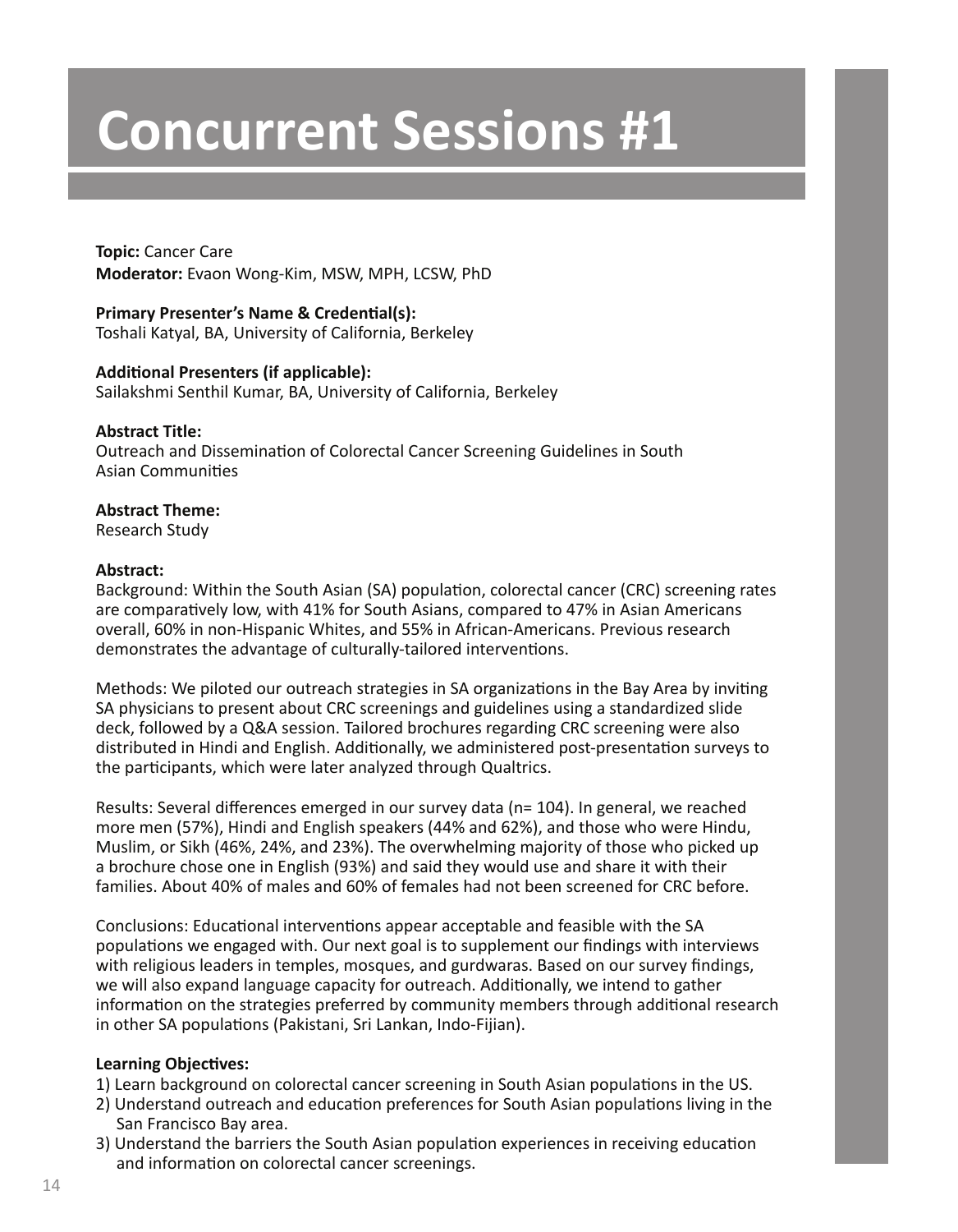**Topic:** Cancer Care **Moderator:** Evaon Wong-Kim, MSW, MPH, LCSW, PhD

**Primary Presenter's Name & Credential(s):** Jane Hwang BS, MA

**Additional Presenters (if applicable):**

**Abstract Title:** The Meanings of Social Support Among Asian Americans with Breast Cancer

**Abstract Theme:**

Research Study

#### **Abstract:**

Problem Statement: Compared to other racial/ethnic groups, Asian American women are experiencing increasing rates of breast cancer.

Purpose: This study qualitatively explores the meaning of social support among Asian American women with early stage breast cancer. Methods: This study utilizes in-depth interviews with 49, ethnically-diverse Asian American women with early stage breast cancer, and focused on their psychosocial experiences and the meanings of asking and receiving social support during diagnosis, treatment and post-treatment. Based on thematic analysis, two researchers coded and reviewed each transcript.

Results: Using grounded theory, key thematic findings illustrated that social support for these women emerged as three phases. Women, in phase zero, exhibited no disclosure of diagnosis/experiences, no willingness to receive and ask for support, and perceived isolated experiences. Women, in phase one, described a heavy reliance on one particular social support network/person, reluctance in expanding help-seeking attitudes, and feeling of wanting social support. Women, in phase two, illustrated an abundance of varied social support from an encompassing network, openness to communicate needs, and high perceived social support.

Conclusion: Throughout their continuum with breast cancer, Asian American women were in differing stages of soliciting and receiving social support.

Future Recommendations: Future research should explore how soliciting and receiving social support during breast cancer diagnosis, treatment and post-treatment may improve well-being for diverse groups, especially Asian American women. In addition, this study has implications for health and social service providers, families and friends who want to provide social support in culturally sensitive way with Asian American women.

- 1. Asian American women with breast cancer are in varied levels of willingness to ask and receive for support.
- 2. There are tendencies to have higher perceived social support for Asian American women who are open to communicate needs.
- 3. There are tendencies to have lower perceived social support for Asian American women who do not communicate needs/diagnosis.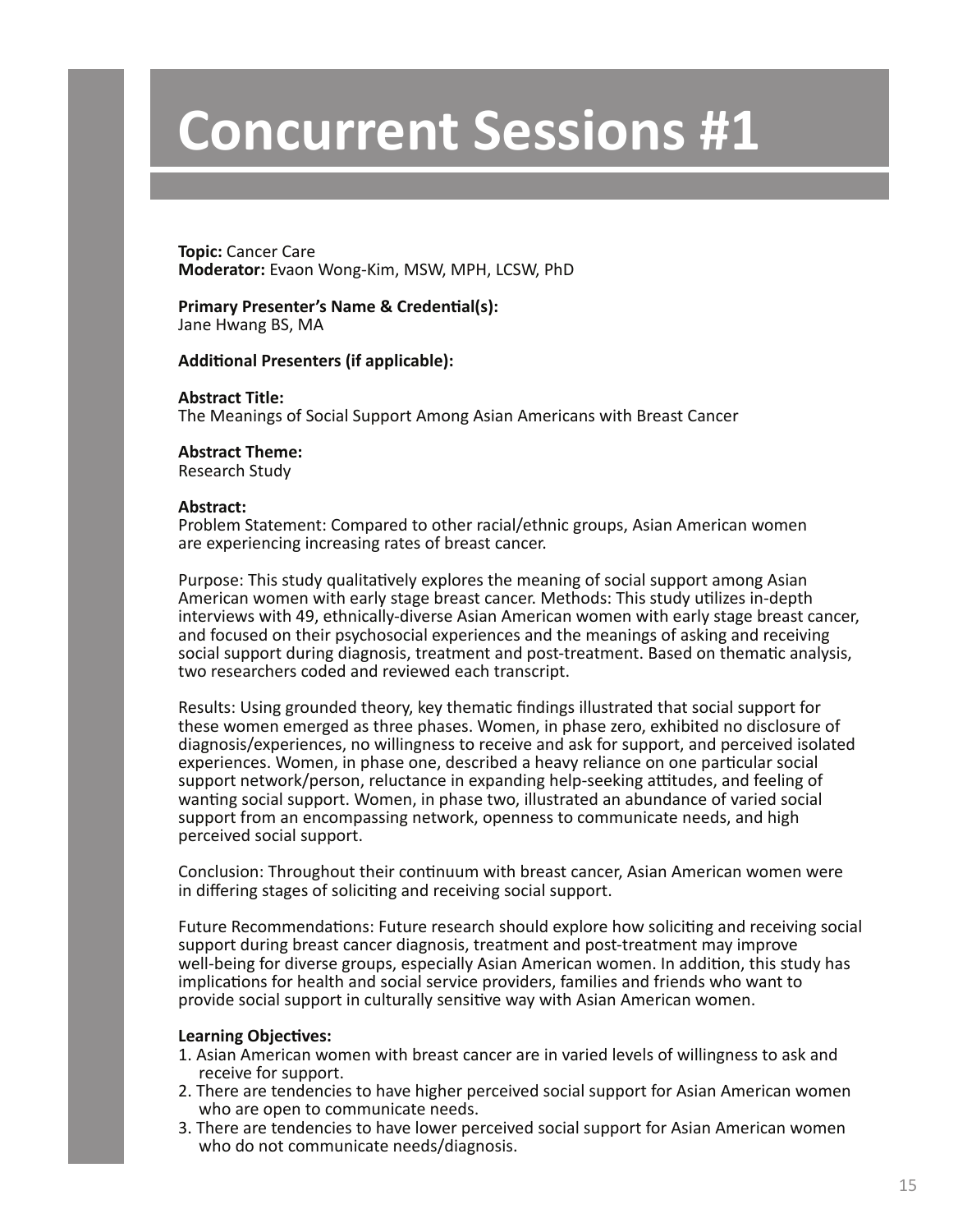**Topic:** Cancer Care **Moderator:** Evaon Wong-Kim, MSW, MPH, LCSW, PhD

### **Primary Presenter's Name & Credential(s):**

Kim F. Rhoads, MD, MS, MPH, FACS

### **Additional Authors (if applicable):**

Michelle Moseley, MA, CHES; Eva Pardo, MPH

**Abstract Title:** UCSF Office of Community Engagement: Using Community Input to Improve Cancer Research, Equity and Disparities

#### **Abstract Theme:**

Community Engagement and Cancer Disparities

**Abstract:** Introduction Racial and ethnic disparities in cancer incidence and mortality have persisted for decades. The mission of the UCSF Helen Diller Comprehensive Cancer Center Office of Community Engagement (OCE) is to eliminate cancer inequities that cause disparities within the 48 counties that make up the Cancer Center catchment area. The strategic objectives of the OCE are 1) Developing and sustaining existing community partnerships between the HDFCCC, Community Advisory Board (CAB), and other community stakeholders; 2) Facilitating equitable community-academic partnerships for research and service; leveraging community expertise to inform and improve the relevance of UCSF cancer research to the diverse communities we serve; and 3) Disseminating new academic discoveries and community-engaged results to diverse communities within our catchment area. Approach To reach these objectives, the OCE facilitates quarterly meetings with the core Community Advisory Board (CAB); deploys cancer Community Health Educators (CHE) across the Greater Bay Area and hosts a second quarterly meeting called "CAB2: Chat & Chew," which is open to the public. At CAB2, CAB members, established community partners, community advocates, the cancer center patient and family advisory committee (PFAC), and prospective community partners engage in a reciprocal dialogue about the intersection between research, community needs, and cancer disparities. Results These activities have allowed us to expand interest in our CAB; increase community cancer knowledge and awareness; provide community feedback for UCSF researchers on current and proposed projects; increase community access to cancer information including the results of cutting edge cancer studies; and facilitate the formation of new community-academic partnerships. Cancer CHEs have educated hundreds of community members in English, Spanish, Chinese and Vietnamese languages. CAB 2: Chat & Chew meetings have reached nearly 50 unique community members and agencies from across the nine counties of the Greater Bay Area and fostered participation of community members in developing and ongoing cancer research. Conclusion: The HDFCCC OCE model of community engagement represents an important approach to addressing health inequities and cancer disparities. By intentionally requesting input from our community stakeholders and amplifying their expressed needs, our efforts will help make UCSF cancer center activities and research more relevant and responsive to the needs of the diverse communities we serve. Future efforts will need to highlight the interests and needs of Asian and Asian American community members.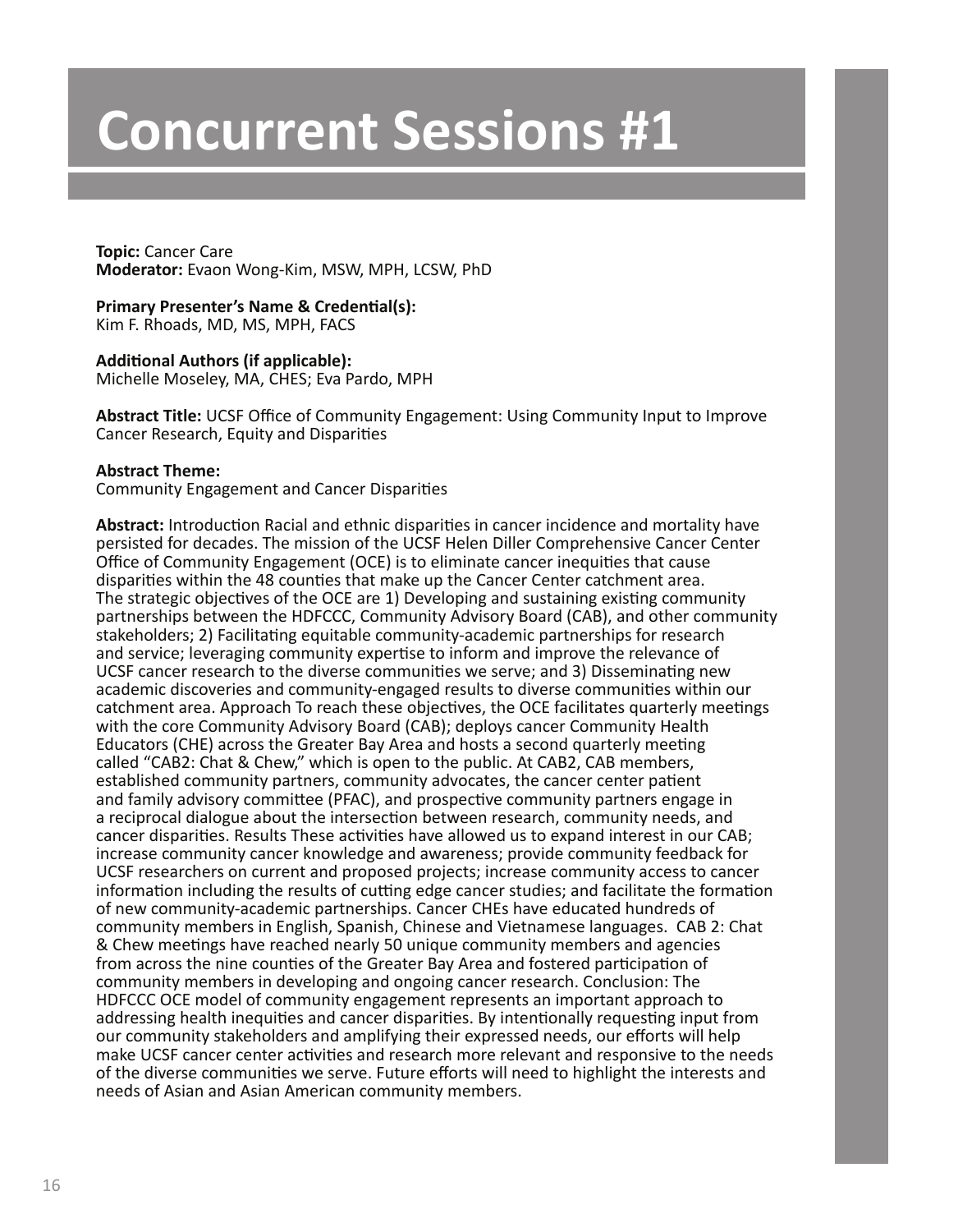**Topic:** Mental Health **Moderator:** Angela Tang, LCSW

#### **Co-Presenters:**

Natalie T. Ah Soon, MPH; Anila Pillai, MPH; Mory Chhom, MPH; Khanh Nguyen, MNPL

#### **Title:**

Youth Leadership Development and Mental Health Promotion Among Southeast Asians in the Tenderloin

#### **Theme:**

Culturally and Linguistically-Appropriate Mental Health Promotion - Community Program

#### **Abstract**

Background: The Asian and Pacific Islander Mental Health Collaborative is a prevention and early intervention program at RAMS is designed to meet the unique needs of six specific groups within the large APIs experiencing the most significant mental health disparities. Data shows that large pockets of APIs reside in predominantly low-income areas of San Francisco like South of Market, Tenderloin, Bayview-Hunters Point, Potrero Hill, and Visitacion Valley. To address the community needs, RAMS partners with the Vietnamese Youth Development Center (VYDC) to focus specifically on Southeast Asian youth.

Problem statement: Per the 2011-12 community needs assessment, the data identified barriers and stigma around mental health services in API communities, Samoan, Filipino, and Southeast Asian (Cambodian, Lao, & Vietnamese) groups experience the most disparities in mental health services and providers.

Methods: Developed a youth leadership development (YLD) curriculum based on the peer support model for Southeast Asian (SEA) youths to interest them in the health/mental health field to address the severe lack of SEA mental health providers. Cohort of 6-10 students recruited from SFUSD; meet monthly for 2-4 hour workshops; and co-facilitated by bilingual/bicultural facilitators.

Results: 50 students participated, with an age range of 14-18 years old. Equal number of female and male. From surveys, 87% of students reported an increase in knowledge about mental health as a result of participation.

Conclusion: Developing youth leadership and promoting mental health among SEA youth is feasible, acceptable, culturally relevant, and replicable.

Future recommendation: Creating YLD curriculum to educate and promote mental health among SEA youth is necessary. Engaging and empowering youth about their community and identity help in building resilience.

#### **Learning Objective (3)**

- 1. At the end of the presentation, participants will understand strategies for leadership development while promoting mental health among SEA youth.
- 2. At the end of the presentation, participants will learn about the SEA Youth Leadership Development curriculum.
- 3. At the end of the presentation, participants will understand the impact of SEA Youth Leadership Development curriculum among SEA youth.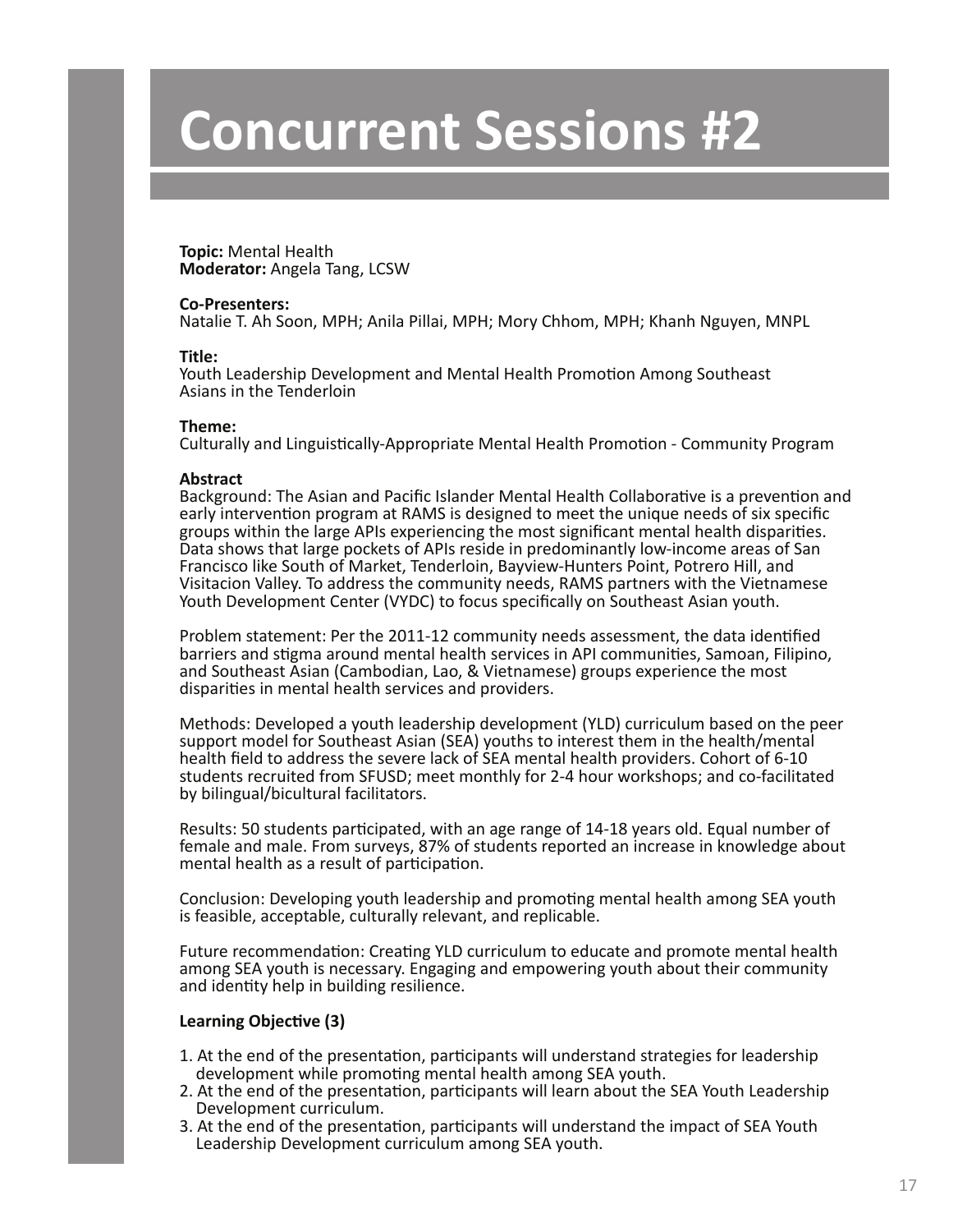**Topic:** Mental Health **Moderator:** Angela Tang, LCSW

# **Primary Presenter's Name & Credential(s):**

Camillia K. Lui, PhD

# **Abstract Title:**

California Reducing Disparities Project-Asian American Pacific Islander Population

# **Abstract Theme:**

Community Program

# **Abstract:**

The California State Department of Public Health's Office of Health Equity implemented Phase 2 of the California Reducing Disparities Project, a statewide prevention and early intervention effort to reduce mental health disparities in underserved communities— African Americans; Asian and Pacific Islanders (API); Latinos; Lesbian, Gay, Bisexual, Transgender, Queer/Questioning (LGBTQ); and Native American/Alaska Native. Seven API community organizations/collaboratives were funded to implement and demonstrate effectiveness of their community-defined evidence practices (CDEP) to reduce mental health disparities. As part of the technical assistant provider team for the initiative, we are looking for opportunities to showcase their work. Two organizations, Hmong Cultural Center of Butte County's Zoosiab program and East Bay Asian Youth Center's Sacramento program, are submitting abstracts to present their community-defined evidence practices at this conference.

At this time, and using this abstract submission form, I'd like to request that the two programs be grouped together.

If you have any questions, feel free to contact me. I'm happy to do an introduction about this statewide initiative or help moderate the session if needed. Here's more info about CRDP and the funded API orgs: https://www.ssgresearch.org/crdp Thank you for considering

- 1. Describe California Reducing Disparities Project and its overall goals.
- 2. Define community-defined evidence practices (CDEP).
- 3. Engage in discussion on how CDEPs can support API communities in reducing mental health disparities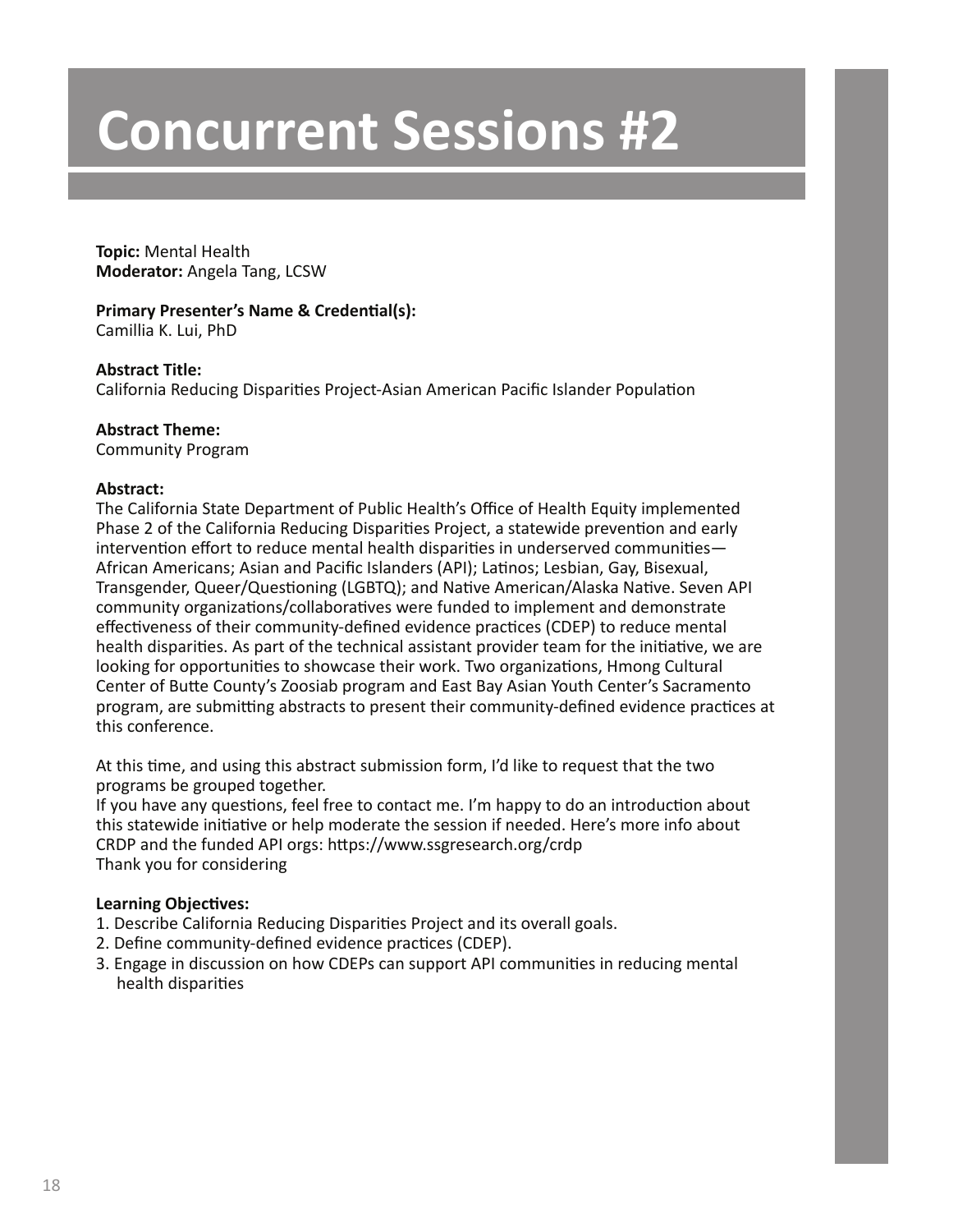**Topic:** Mental Health **Moderator:** Angela Tang, LCSW

# **Primary Presenter's Name & Credential(s):**

Ruthie Chang, EdM

**Abstract Title:** Promising Practices in a Pilot Program for At-Risk Southeast Asian Youth

#### **Abstract Theme:**

Research Study

#### **Abstract:**

The East Bay Asian Youth Center (EBAYC) Sacramento program serves teens from Southeast Asian immigrant families experiencing on-going trauma, including instability from mental health disorders within families resulting from war and refugee experiences, alcohol and drug addiction; racially-motivated violence; gang involvement; and persistent poverty. From 2017 to 2021, EBAYC Sacramento, a community-defined evidence program as part of the California Reducing Disparities Project, is piloting an 18-month cohort-based program to reduce mental health problems through gender-specific counseling, group work, service navigation and culturally-competent staff. The program evaluation by Hatchuel Tabernik & Associates utilizes a mixed-methods pre-/post- quasi-experimental approach, combining qualitative data from interviews and focus groups with quantitative data from program service and school records, surveys and assessments to measure the program's impact. Preliminary findings show that program youth were better off academically, socially, and had a greater sense of purpose. Youth improved their grade point averages and attendance; demonstrated increases in protective factors (i.e., finding strength in their culture) with corresponding reductions in risk factors (i.e., feelings of hopelessness, depression); and self-reported a positive change in the direction of their lives as a result of their EBAYC involvement. Similarly, parents described seeing improvements to their children's confidence, social isolation, and academic achievement. Overall, EBAYC Sacramento appears to be successfully reducing mental health risk factors for youth in a positive and culturally appropriate way. Programs targeting at-risk Southeast Asian youth should consider employing counselors with the cultural background as well as lived experiences of the youth served.

#### **Learning Objectives:**

After this presentation, attendees will be able to identify the key components of EBAYC Sacramento's youth program

After this presentation, attendees will be able to describe the program impacts of EBAYC's Sacramento program and the different impacts depending on youth gender After the presentation, attendees will reflect on the aspects of culture in EBAYC's approach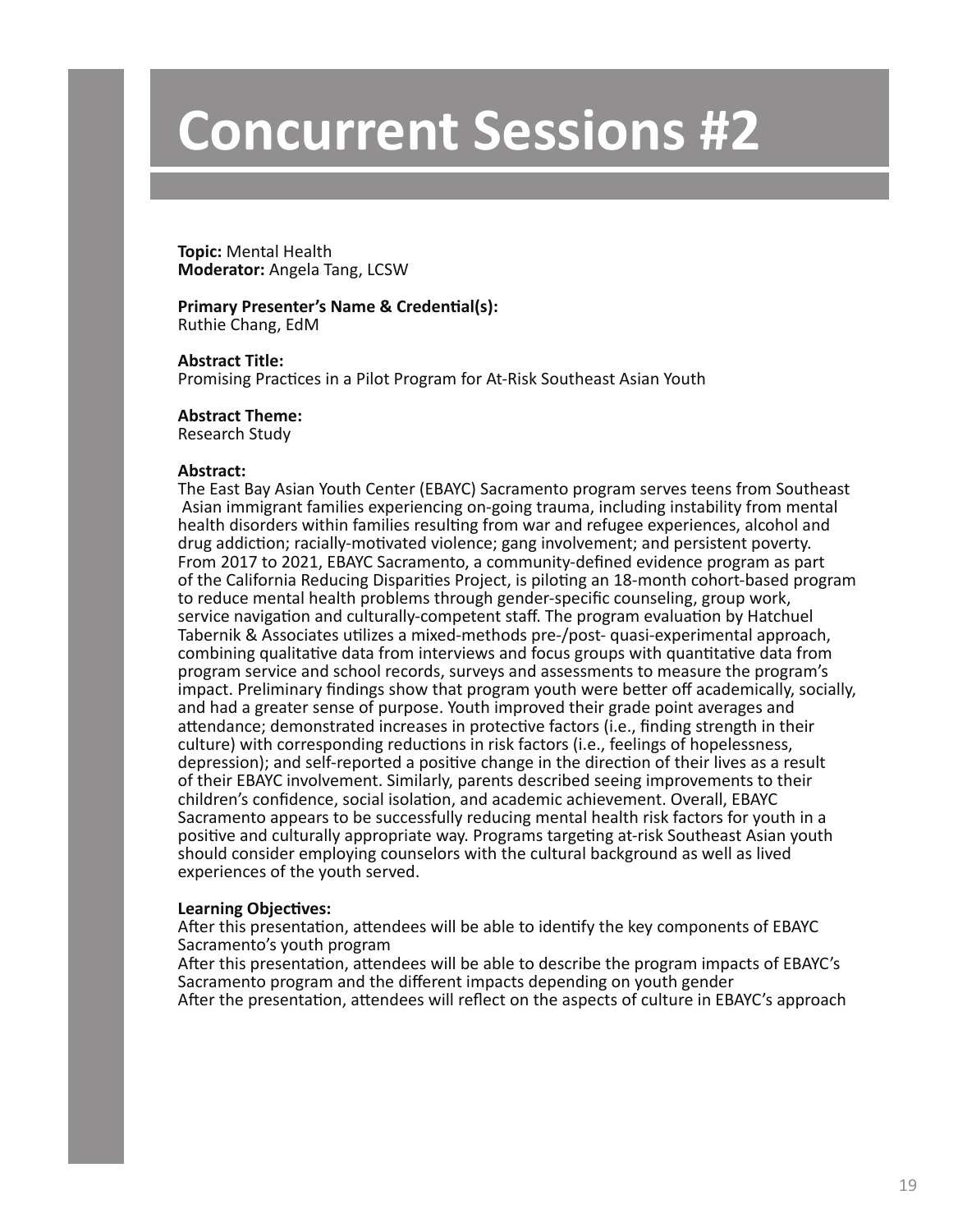**Topic:** Mental Health **Moderator:** Angela Tang, LCSW

#### **Primary Presenter's Name & Credential(s):** Yia Xiong, MPH

#### **Additional Presenters (if applicable):** Payong Xiong

**Abstract Title:** Zoosiab, A Mental Health Program for Hmong Elders

### **Abstract Theme:**

Community Program

#### **Abstract:**

As refugees, Hmong not only experienced war trauma, but faced hardships and mental health problems in their transition to the United States. Hmong elders in Butte County have limited English proficiency and cultural orientation to the U.S. which restrict their communication, engagement, and social integration. There are no mental health services that are culturally and linguistically competent to support the Hmong community. This presentation describes Zoosiab, a Community-Defined Evidence Practice (CDEP) in Butte County to reduce mental health problems and provide skills and opportunities for increased engagement among Hmong elders.

Zoosiab is an on-going program for Hmong older adults aged 50+. Pre/post surveys among participants assessed their beliefs, attitudes, and knowledge in these topics: cultural activity, health education, mental health, life skills, and physical activity every eight weeks.

Seventy-two Hmong older adults (ages 44-98) participated in Zoosiab. Zoosiab has helped reduce social isolation, stress, increased knowledge about culturally and linguistic mental health resources; and self-efficacy among Hmong elders. 60% of participants' knowledge of mental health education increased from a 58% (at pre) to 67% (at post).

Western mental health treatment consisting of discrete psychotherapy sessions in a therapist's office, with an emphasis on verbal interactions in the context of a supportive, professional, relationship is ineffective for Hmong elders. Zoosiab effectively addresses mental health needs in the Hmong community through group-based, culturally-relevant activities.

Programs serving Hmong should be culturally-centered and defined, incorporating practices that arise from the values and norms of Hmong culture and not following Western approaches.

- 1. Explain the root causes of Hmong mental health issues.
- 2. Describe Hmong practices to address mental health among Hmong older adults.
- 3. Evaluate the barriers to outreach and utilization of mental health services among Hmong older adults.
- 4. Evaluate the effectiveness of Community-Defined Evidence Practices for improving mental health of Hmong older adults.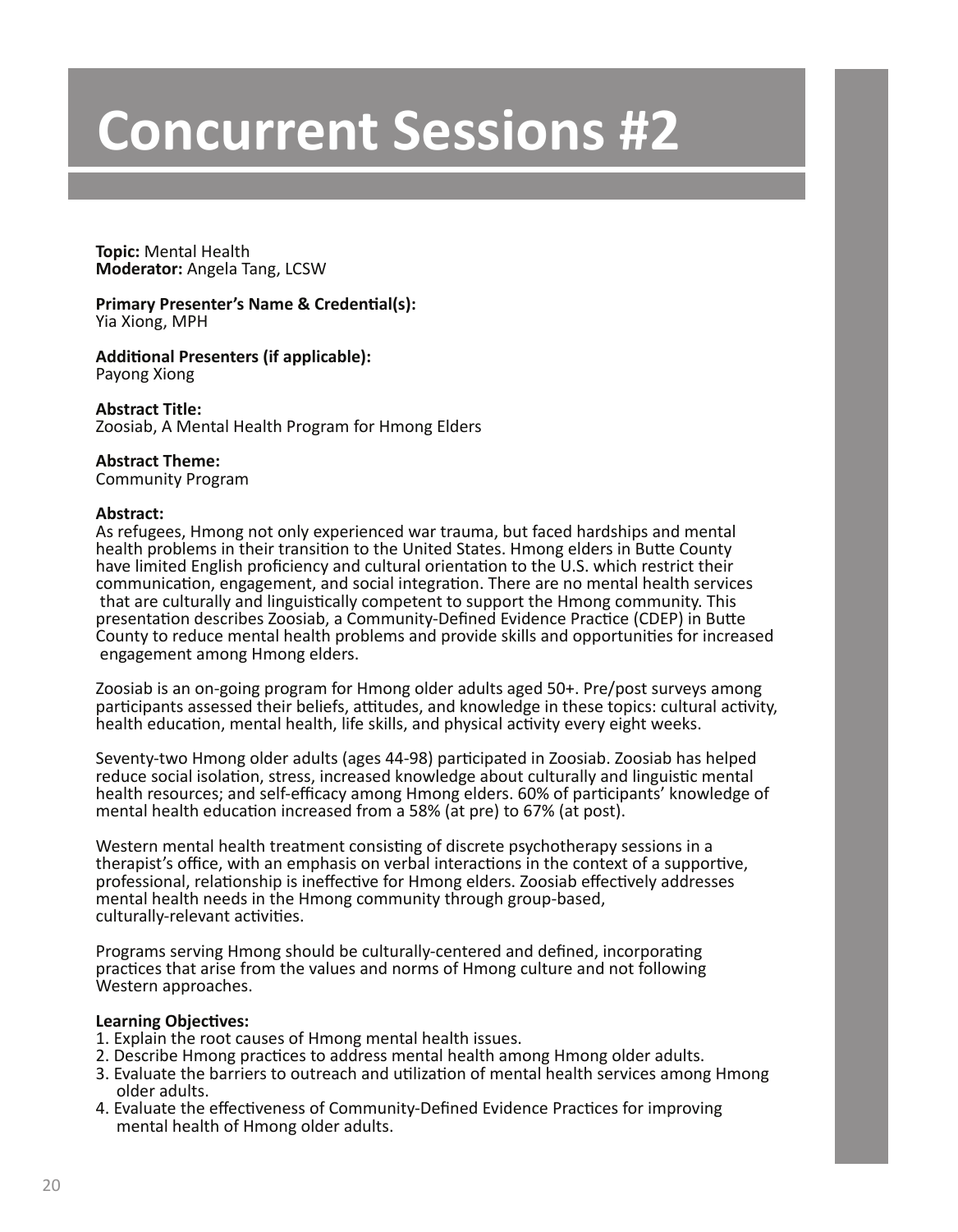**Topic:** Mental Health **Moderator:** Angela Tang, LCSW

#### **Primary Presenter's Name & Credential(s):**

Beemy Nguyen, Daniel Nava, & Jimmy Quach

#### **Abstract Title:**

HIV testing trends amongst young adults in the LGBTQIA+ and cis-hetero Asian American, Native Hawaiian and Pacific Islander populations in the San Francisco Bay Area

#### **Abstract Theme:**

Community Program

#### **Abstract:**

#### Background

In San Francisco County, new HIV diagnoses among AANHPI increased from 8% (2009) to 13% (2017). In Santa Clara County, nearly one-quarter (24%) of new HIV cases were among AANHPIs. Both counties report higher rates than statewide (6%) and nationally (3%) reports. To address increasing HIV rates we focused on awareness and promotion of HIV testing, federally recognized form of prevention. We collected a health risk behavior screening survey from AANHPI adults in San Francisco and Santa Clara Counties.

#### Methods

We collected 495 in-person surveys from those who identified as AANHPI, ages 18-24 years old, at college campuses, community events, and hosted gatherings in San Francisco and Santa Clara Counties. The survey documented HIV testing history and other sexual and health behaviors.

#### Results

A higher percentage of those who identified on the LGBTQIA+ spectrum compared to heterosexuals reported ever being tested (60% vs. 29%) and tested in the last six months (44% vs. 15%) (p=.00 for both). Within the LGBTQIA+ spectrum, those identifying as lesbian, gay or queer had the highest ever tested rates (71%), compared to those identified as bisexual (49%) and other identified (35%) (p=.00).

#### **Conclusions**

While the testing rates are high for some on LGBTQIA+ spectrum, the low rates for heterosexuals, bisexuals and other identified raises concern about cross-community exposure, thus testing becomes important.

#### Future Recommendations

It is important for funders and programs to encourage HIV testing as a method for early detection and reduce the possibility of spreading HIV.

- 1. Identify norms and attitudes towards HIV testing in the AANHPI young adults between 18-24
- 2. Assess the gap in HIV testing rates for Homosexual compared with those who identify as cis Heterosexual, bi sexual and other individuals
- 3. Identify HIV testing trends among AANHPI in the San Francisco Bay Area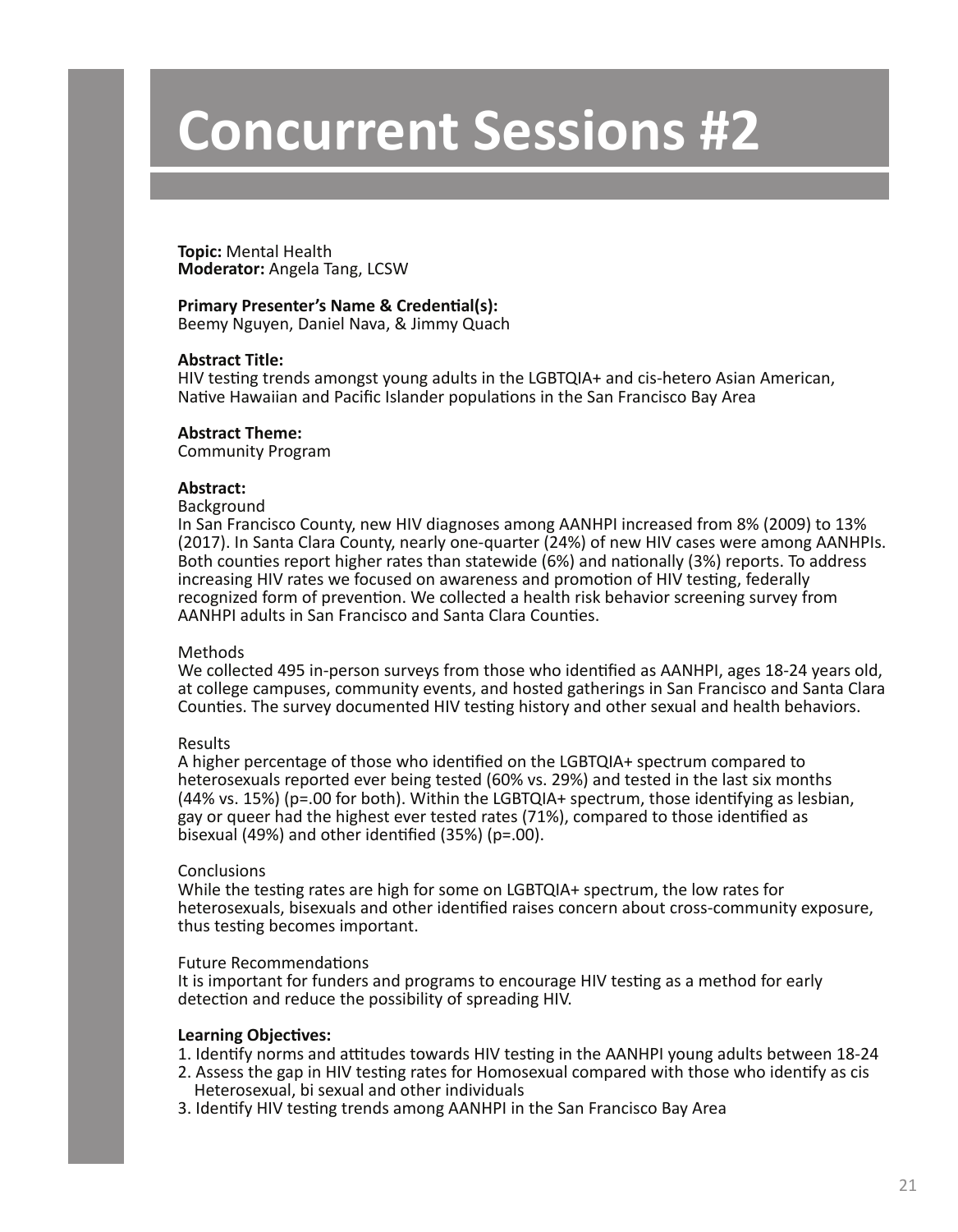**Topic:** Chronic Disease **Moderator:** Arnab Mukherjea, DrPH, MPH

#### **Authors:**

Van Ta Park\*<sup>1</sup>, Oanh Meyer<sup>2</sup>, Joshua D. Grill<sup>3</sup>, Quyen Vuong<sup>4</sup>, Joon Bang<sup>5</sup>, Alka Kanaya<sup>6</sup> Van Ta Park\*<sup>1</sup>, Oanh Meyer<sup>2</sup>, Joshua D. Grill<sup>3</sup>, Quyen Vuong<sup>4</sup>, Joon Bang<sup>5</sup>, Alka Kanaya<sup>6</sup>,<br>Diana Lau<sup>7</sup>, Joel Hay<sup>8</sup>, Cynthia Gong<sup>9</sup>, Dolores Gallagher-Thompson<sup>10</sup>, & Ladson Hinton<sup>11</sup>

#### **\*Presenting author**

- $1$  University of California at San Francisco (UCSF), Department of Community Health Systems
- 2 University of California at Davis (UCD), Department of Neurology
- <sup>3</sup> University of California at Irvine, Institute for Memory Impairments and Neurological Disorders, Institute for Clinical and Translational Science, Departments of Psychiatry & Human Behavior and Neurobiology & Behavior
- 4 International Children Assistance Network
- <sup>5</sup> National Asian Pacific Center on Aging
- 6 UCSF Department of Medicine
- 7 UCSF Asian Health Institute
- <sup>8</sup> University of Southern California (USC), School of Pharmacy
- 9 USC Division of Neonatology
- 
- $11$  UCD, Department of Psychiatry and Behavioral Sciences

#### **Title**

Paving the way for the Meaningful Inclusion of Asian Americans and Pacific Islanders (AAPI) in Alzheimer's Disease and Related Dementias (ADRD) Clinical and Caregiving Research

#### **Abstract**

Alzheimer's disease is the fourth leading cause of death in California compared to sixth in the United States, and the number of Americans living with Alzheimer's Disease and Related Dementias (ADRD) is expected to increase from 5.7 to 14 million by 2050. It is important to ensure that underserved communities, such as Asian Americans and Pacific Islanders (AAPI), are engaged and educated on ADRD as disparities exist in knowledge about and supports for ADRD. AAPI caregivers also experience disparities in depression, burden, and physical health compared to non-Hispanic White caregivers even though AAPI are the most rapidly growing racial group of older Americans at risk for ADRD. Research participation from AAPI are limited and the sparse research suggests that AAPI are interested in being engaged, but that various concerns (e.g. lack of cultural/linguistic information and mistrust) need to be addressed in order to improve participation in ADRD research, including clinical trials participation. To overcome these barriers to ADRD clinical and caregiver research participation, culturally appropriate and innovative recruitment strategies from a collaborative team of trusted sources of information (e.g. community partners) are necessary. This presentation will introduce and discuss several past, present and future ADRD research for AAPI, and especially highlight the importance of caregiving and community engagement efforts. The meaningful inclusion of AAPI into ADRD clinical and caregiving research is timely and critical to reduce ADRD-related disparities for this underserved and rapidly growing population.

- 1. Describe the current state of Alzheimer's disease and related dementias (ADRD) research among Asian Americans and Pacific Islanders (AAPI).
- 2. Understand the role of community partners in ADRD clinical and caregiving research among AAPI.
- 3. Recognize the importance of the meaningful inclusion of AAPI in ADRD clinical and caregiving research.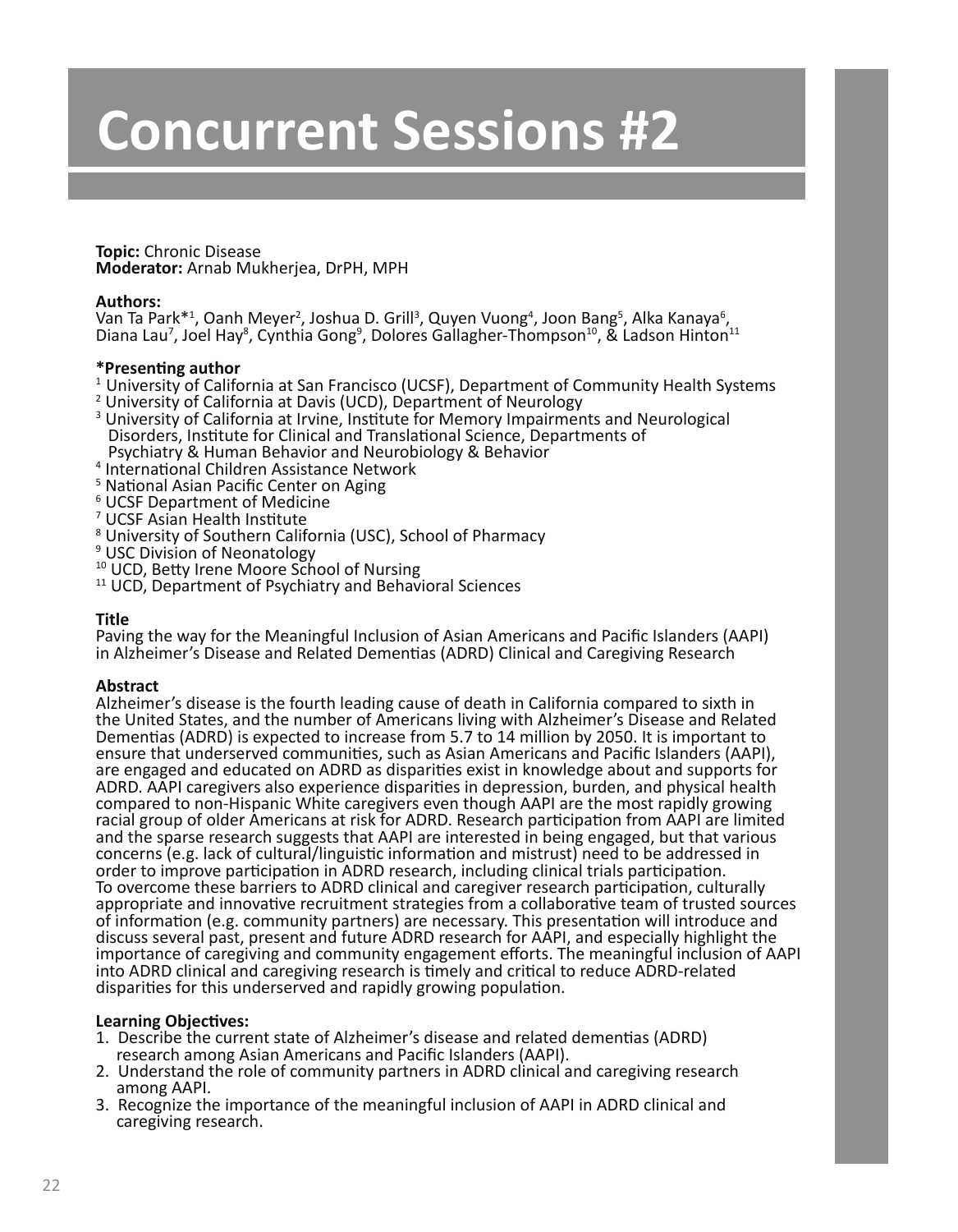**Topic:** Chronic Disease **Moderator:** Arnab Mukherjea, DrPH, MPH

# **Primary Presenter's Name & Credential(s):**

JiWon Choi PhD, RN

#### **Additional Presenters (if applicable):**

Juhyun Cho BS, Nah-Mee Shin PhD, Jane Jih MD, MPH, MAS, & Janice Tsoh PhD

**Abstract Title:** Women's Active Living for Koreans (WALK) Study: Qualitative Analysis

### **Abstract Theme:**

Research Study

#### **Abstract:**

Background: Asian Americans including Koreans are at risk for metabolic syndrome, a cluster of risk factors for developing cardiovascular disease and type 2 diabetes. Although lifestyle modification including regular physical activity reduces the risk of metabolic syndrome, physical inactivity is prevalent among Korean Americans, especially, women. Thus, a lifestyle modification program called Women's Active Living for Koreans (WALK) was developed using community-based participatory approach and tested in a pilot randomized controlled trial. The purposes of this analysis were to understand enablers and barriers to continued engagement in the WALK Study.

Methods: We conducted a pilot randomized controlled trial in 40 women and qualitative data were obtained from 37 women who completed exit interviews. The inclusion criteria were: 1) Korean American women; 2) sedentary lifestyle at work and/or during leisure time; 3) 40-69 years of age; 4) having intention to be physically active; and 5) having a smartphone with which KakaoTalk, a popular mobile messing application among Koreans, was compatible.

Results: A community advisory board (CAB) was formed and the research team presented the purpose and procedures of the study to CAB meetings. After the data collection was completed, preliminary findings were presented to the CAB to solicit the interpretations of the findings. The mean ( $\pm$  SD) age was 48  $\pm$  6 years; 35% had never exercised regularly as an adult. Korean American women reported individual, interpersonal, and community-related enablers and barriers to physical activity participation.

Conclusion: Participants expressed interest in lifestyle modification using social networks and mobile technology. Such a program that reinforces the enablers and reduces the barriers that we identified may be able to help motivate participants to increase their physical activity.

- 1. To describe how community-based participatory approach can be applied to physical activity research
- 2. To understand the enablers and barriers of physical activity in Korean American women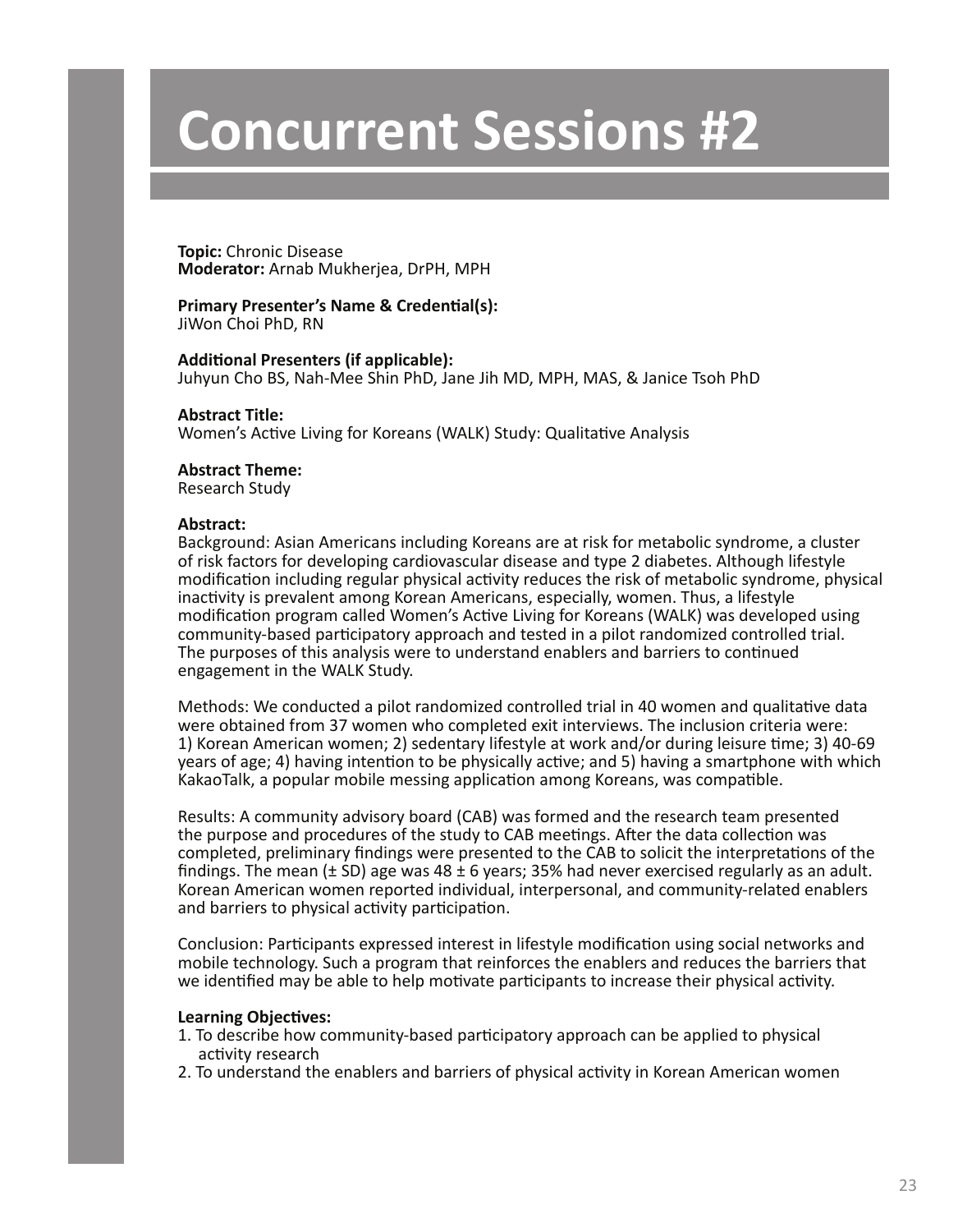**Topic:** Chronic Disease **Moderator:** Arnab Mukherjea, DrPH, MPH

**Primary Presenter's Name & Credential(s):** Maria Lourdes Bayog, PhD, RN, CNS, PHN, CCRN

**Additional Presenters (if applicable):** Hillary Peregrina

#### **Abstract Title:**

Tiwala and Dim Sum: Recruitment of Filipino and Chinese Dyads for Community-Based Diabetes Research

#### **Abstract Theme:**

Research Study

#### **Abstract:**

In the US, Type 2 diabetes (T2D) accounts for 90-95% of all diagnosed diabetes. Diabetes prevalence for adults over 50 years is higher among Asian Americans compared to non-Hispanic whites. The two largest Asian subgroups are Filipinos and Chinese, with diabetes prevalence of 8.9% in Filipinos and 4.4% in Chinese. There are limited studies focused on diabetes care for these populations.

Our community-based study assessed family dynamics and support among older Filipino and Chinese Americans with T2D and their adult child. We examined facilitators and barriers for recruitment and retention.

A cross sectional, mixed-method study design was employed, using quantitative self-administered online surveys (N=208) and qualitative in-depth individual and dyadic interviews (N=30) available in multiple languages.

Filipinos preferred in-person contact to build trust while Chinese were likely to participate if they were passionate about the study, felt they were helping their family/community, the other family member was willing to participate, an incentive was provided, and convenience. Recruitment and study completion were most successful with referrals from family, friends, and community leaders. Participant engagement was more successful when researchers spoke Tagalog/Mandarin/Cantonese and mentioned family values.

Barriers to recruitment for Filipinos and Chinese included distrust (Filipinos were afraid to provide personal information; Chinese were difficult to engage by telephone), difficulty with technology, and family privacy issues. Unique barriers were fatalistic beliefs (Filipinos) and time constraints (Chinese).

Future studies with Filipinos and Chinese should incorporate these unique differences during community outreach as well as emphasizing in-person assistance during participant recruitment and survey administration.

#### **Learning Objectives:**

At the end of this presentation, audience members will be able to:

- 1. Summarize recruitment opportunities implemented by the CARE-T2D researchers.
- 2. Describe the facilitators and barriers for recruiting Filipinos and Chinese into research studies.
- 3. Understand the implications of unique ethnic differences in recruitment of Filipinos and Chinese Americans for future research studies.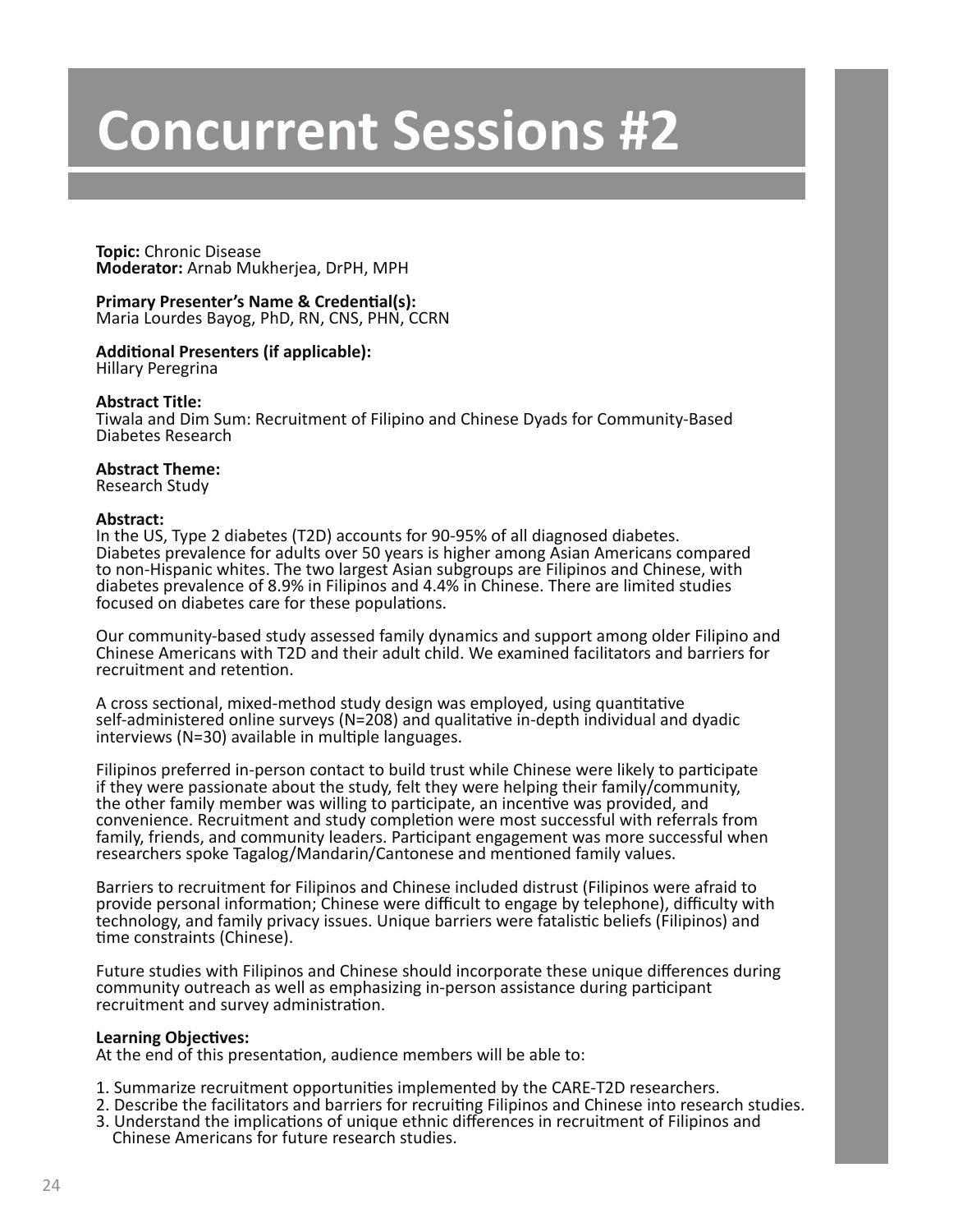**Topic:** Chronic Disease **Moderator:** Arnab Mukherjea, DrPH, MPH

#### **Primary Presenter's Name & Credential(s):** Joyce Cheng, MS

#### **Additional Authors (if applicable):**

Angela Sun, PhD, MPH; Quynh Bui, MD, MPH; Janice Y. Tsoh, PhD; Tung T. Nguyen, MD; Stephen McPhee, MD; Virginia Gildengorin, PhD; Ky Lai, MD, MPH; Joanne Chan, BA

#### **Abstract Title:**

Advance Care Planning among Chinese and Vietnamese Americans who Attend Churches

#### Background:

Few studies have examined completion of advance directives (AD) in Asian Americans. Little is known about advance care planning (ACP) among Asian Americans who attend churches. We describe AD completion and associated attitudes and beliefs among church-going older Chinese and Vietnamese American adults age 50 and older.

#### Methods:

A convenience sample of 140 Chinese (79% female, 96% immigrants) and 131 Vietnamese (27% female, 99% immigrants) adults age 50 and older who attended 2 Chinese and 2 Vietnamese Christian churches in Northern California answered a self-administered, paper survey. The survey assessed awareness and completion of AD (Living Will or Durable Power of Attorney for Health Care [DPOA]) and associated attitudes, beliefs, influences, and norms.

#### Results:

Most respondents had never heard of a Living Will (50% Chinese, 78.6% Vietnamese) or DPOA (56.1% Chinese, 79% Vietnamese). Few (20.7% Chinese, 13.5% Vietnamese) had completed an AD. The most commonly reported influence on AD completion was family (51.4% Chinese, 50.8% Vietnamese), followed by church leaders or spiritual beliefs (38.6% Chinese, 29.4% Vietnamese). Fewer chose their physicians (17.1% Chinese, 11.9% Vietnamese) as an influence on AD completion. Over 80% of both Chinese and Vietnamese felt that ADs were compatible with their spiritual beliefs. Over 70% felt their church leaders supported ADs.

#### Conclusions:

AD awareness and completion rates were low among Chinese and Vietnamese American churchgoers. They perceived support from church leaders and compatibility with spiritual beliefs for AD completion. Church-based or family-based interventions to increase AD awareness and completion among Asian American church attendees may be effective. This intervention could potentially be adapted into patient/community education practices. CCHRC adapted the intervention into its regular programs and services in collaboration with its affiliated health care system. The AD education and form completion was offered in a various format such as community events, seminars and individual assistances.

#### **Learning Objectives:**

Participants will:

- 1) Understand the prevalence of ACP activities in Chinese and Vietnamese faith communities
- 2) Describe attitudes and beliefs that influence AD/ ACPs in Chinese and Vietnamese.
- 3) Recognize the potential for churches and patient/community education programs as venues for promoting ADs. 25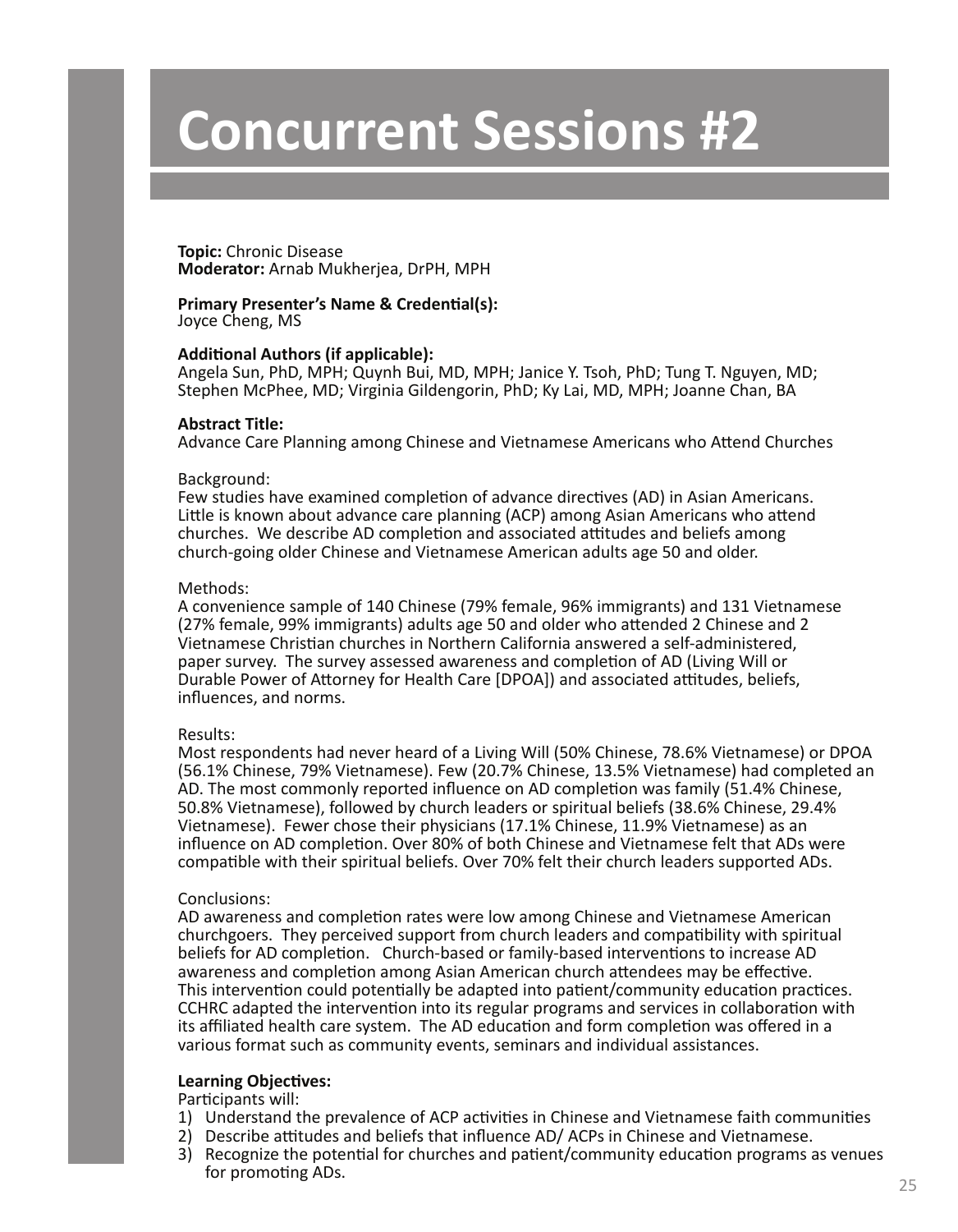**Topic:** Substance Use **Moderator:** Janice Tsoh, PhD

**Primary Presenter's Name & Credential(s):** Jane Hwang BS, MA

### **Abstract Title:**

Korean Immigrant Women's Caregiving in the Context of Tobacco Use: Implications for Interventions

### **Abstract Theme:**

Research Study

### **Abstract:**

Background: Korean American men with limited English proficiency have high smoking prevalence. This study explores Korean communication between Korean American smokers and their family or peers in the context of tobacco. Methods: In-depth interviews were conducted in Korean with 10 dyads of a smoker and their interview partner of the same household. Each interview was audio-recorded, transcribed and translated into English. Using grounded theory method, two researchers coded each transcript. Results: The sample included 11 daily smokers (2 females), 2 former male smokers, and 7 female never-smokers with median age of 56 (range: 24-77 years old). All female participants, regardless of smoking status, communicated their desires for their loved ones to quit smoking in a form of caregiving, which they described as an expected role as wives or mothers in the Korean culture. The behavioral forms included verbalizing support or concerns, and doing personal favors. The cognitive forms included silently waiting, being cognizant of smoking behaviors, and worrying about their smokers' health. Many women had negative feelings of unworthiness and hopelessness due to their loved ones' continued smoking. Smokers responded with mixed feelings of anger and gratitude. Ultimately, these emotions have relational consequences of avoidance in communication and conflicts. Conclusion: Korean women engage in behavioral and cognitive forms of caregiving to advocate for smoking cessation. Certain forms of caregiving, however, unintentionally lead to strained conflicts. Future Recommendations: To understand which forms of caregiving from both nonsmokers and smokers can yield positive, helpful changes towards better communication and ultimately smoking cessation.

- 1. Korean women are already daily partaking in behavioral and cognitive caregiving forms to advocate for smoking cessation in their partners.
- 2. The physical forms of caregiving include verbalizing requests or aiding in tangible services. The emotional forms of caregiving include waiting in silence, being cognizant of smoking behaviors, and worrying about health concerns.
- 3. To understand which forms of caregiving from both nonsmokers and smokers can yield positive, helpful changes towards better communication and ultimately smoking cessation.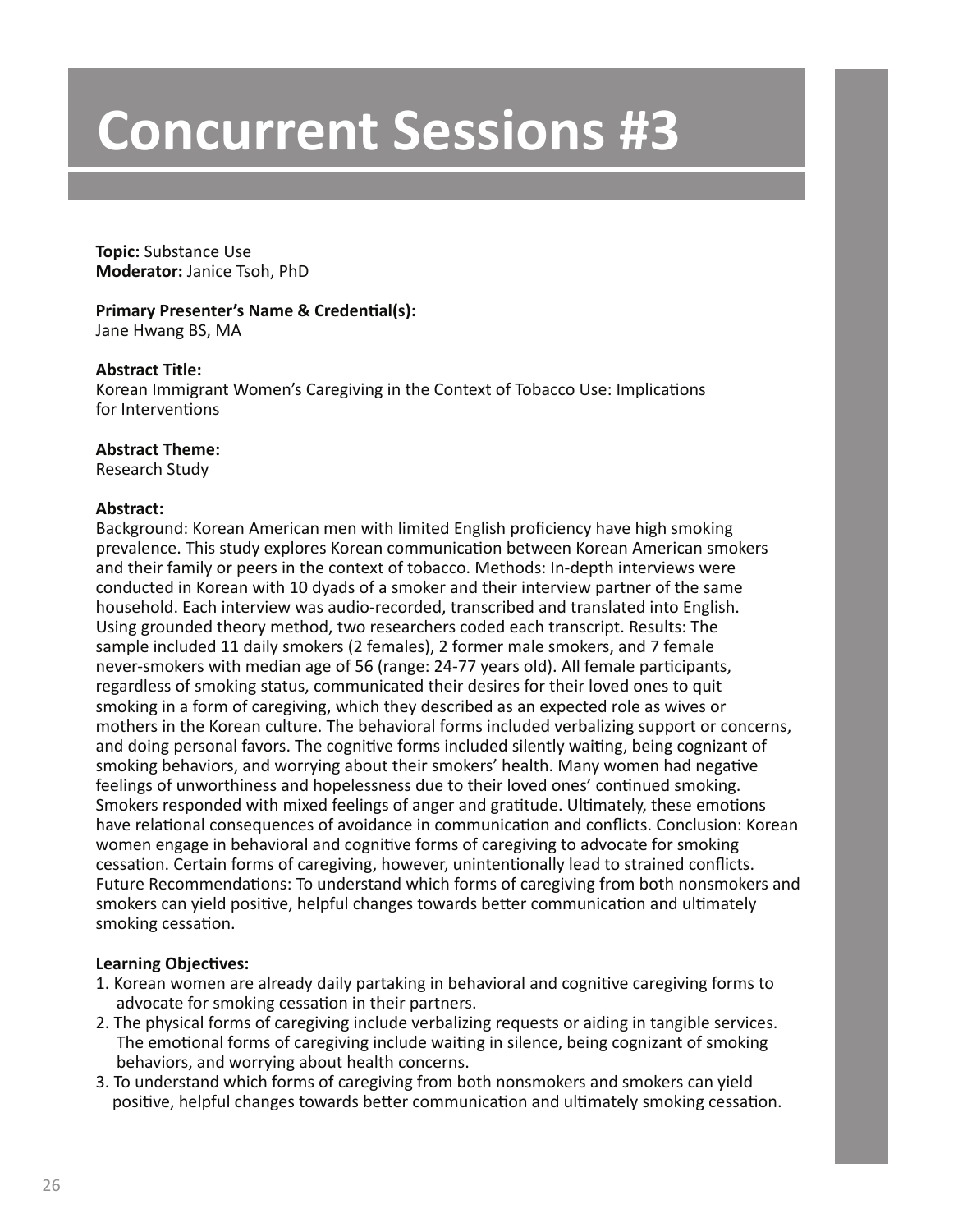**Topic:** Substance Use **Moderator:** Janice Tsoh, PhD

#### **Primary Presenter's Name & Credential(s):** Kara Young, MA

**Additional Authors (if applicable):** Flora Zhang, Joyce Cheng, MS, Janice Tsoh, PhD, Angela Sun, PhD, MPH

#### **Abstract Title:**

Lessons learned from using WeChat to enroll

#### **Abstract:**

Background: Research studies have shown the effectiveness of using social media for recruitment

and enrollment with adolescents and younger adults, but there is a gap in the literature available regarding the feasibility and effectiveness of implementing social media use in trials targeting older populations with limited English proficiency (LEP).

Objective: To test the feasibility of using social media, specifically WeChat, for the enrollment of a Chinese immigrant population in future health-related interventions.

Methods: A local health plan provided a list of patients who were potentially eligible for the study. Calls were then placed and eligible candidates who confirmed their willingness to participate in the study were enrolled into the program with their WeChat ID or the telephone number associated with their WeChat account. Consent to participate was given either via WeChat or in person. To be considered "enrolled," participants needed to complete a baseline survey that was sent to them via WeChat.

Results: In total, 86 enrollment appointments were made, which resulted in 64 enrolled participants. Of the 64 participants who provided their consent for enrollment, 50% had no problems and/or asked no questions regarding the use of WeChat 41% of participants needed some assistance to complete the online survey, and 9% of participants elected to complete enrollment in-person. The barriers to study enrollment using WeChat included trust and difficulty with using the technology, however after some instruction enrollment through WeChat was found to be effective for the targeted population.

Conclusions: Researchers were able to gain insight into the target participants' technological abilities and preferences. Specifically, it was concluded that enrollment through WeChat is feasible and welcomed, though some individuals may need initial one-on-one instruction to use the app.

- Determining push and pull factors of enrollment with social media
- Understanding the feasibility of utilizing social media to enroll study participants
- Future applications of social media in research studies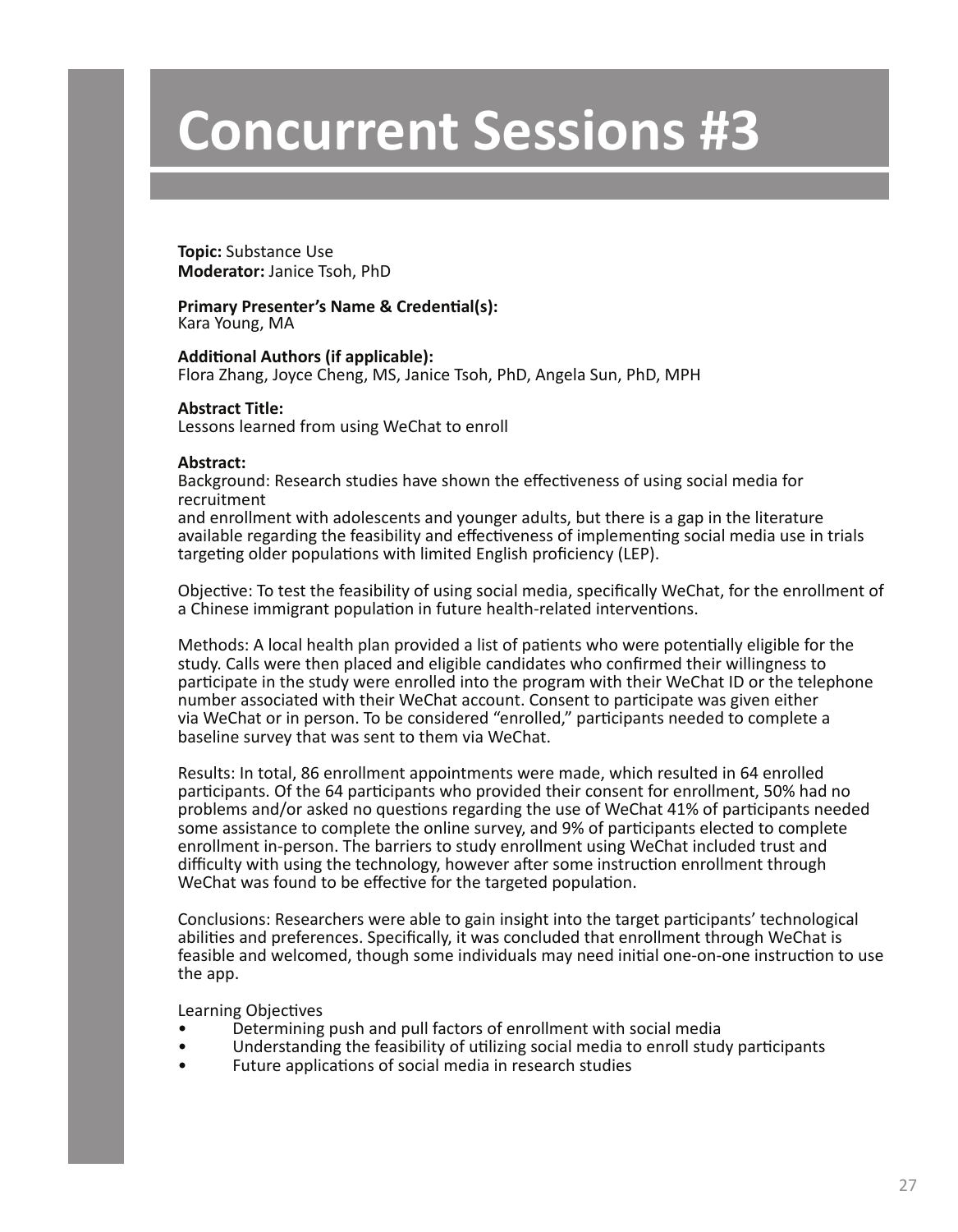**Topic:** Substance Use **Moderator:** Janice Tsoh, PhD

# **Primary Presenter's Name & Credential(s):**

Christina Tam, PhD, MSW

# **Abstract Title:**

Investigating heavy drinking within multiple sociocultural contexts for Asian Americans

# **Abstract Theme:**

Research Study

# **Abstract:**

PURPOSE: Ethnic enclaves (i.e., areas with residents who share an ethnic heritage) are sources of resiliency against health risk behaviors such as heavy episodic drinking (HED). Enclave effects, however, may vary by nativity status (US- vs. foreign-born) for Asians. The primary aim of this study assesses whether enclave residence would be more protective against HED for US-born relative to foreign-born in a representative sample of Asians s urveyed in California.

METHODS: We used the California Health Interview Survey, years 2011-15, to determine whether ethnic density protects against past-month HED for Asian adults ( $n = 8,574$ ) by nativity status. Respondent ethnicity was matched with contextual data from the American Community Survey (2011-15) to generate proportion ethnic density (i.e., ethnic enclaves) in their respective Census tracts. Weighted logistic regression models were estimated using the full sample and stratified by nativity status. To examine moderating effects by nativity, we interacted nativity with ethnic density.

RESULTS: US-born had greater odds of reporting HED than foreign-born (OR = 1.88, p<.01), and ethnic density was protective (OR =  $0.09$ ,  $p<0.1$ ). The interaction between ethnic density and nativity was not statistically significant. In nativity-stratified models, the protective effect of ethnic density remained for US-born only (OR = 0.02, p<.01). Further, differences by ethnicity and language use were observed in US-born and foreign-born only models, respectively.

CONCLUSION: In addition to neighborhood ethnic density, risks for HED vary by nativity status.

RECOMMENDATION: Future research should delve into social mechanisms to explain these associations.

- 1. Demonstrate culturally-relevant neighborhood effects of heavy drinking among Asians using a general population survey
- 2. Investigate differences in heavy drinking by nativity (US- and foreign-born) for Asians
- 3. Conclude there are different mechanisms within certain contexts among Asians for interventions targeting heavy drinking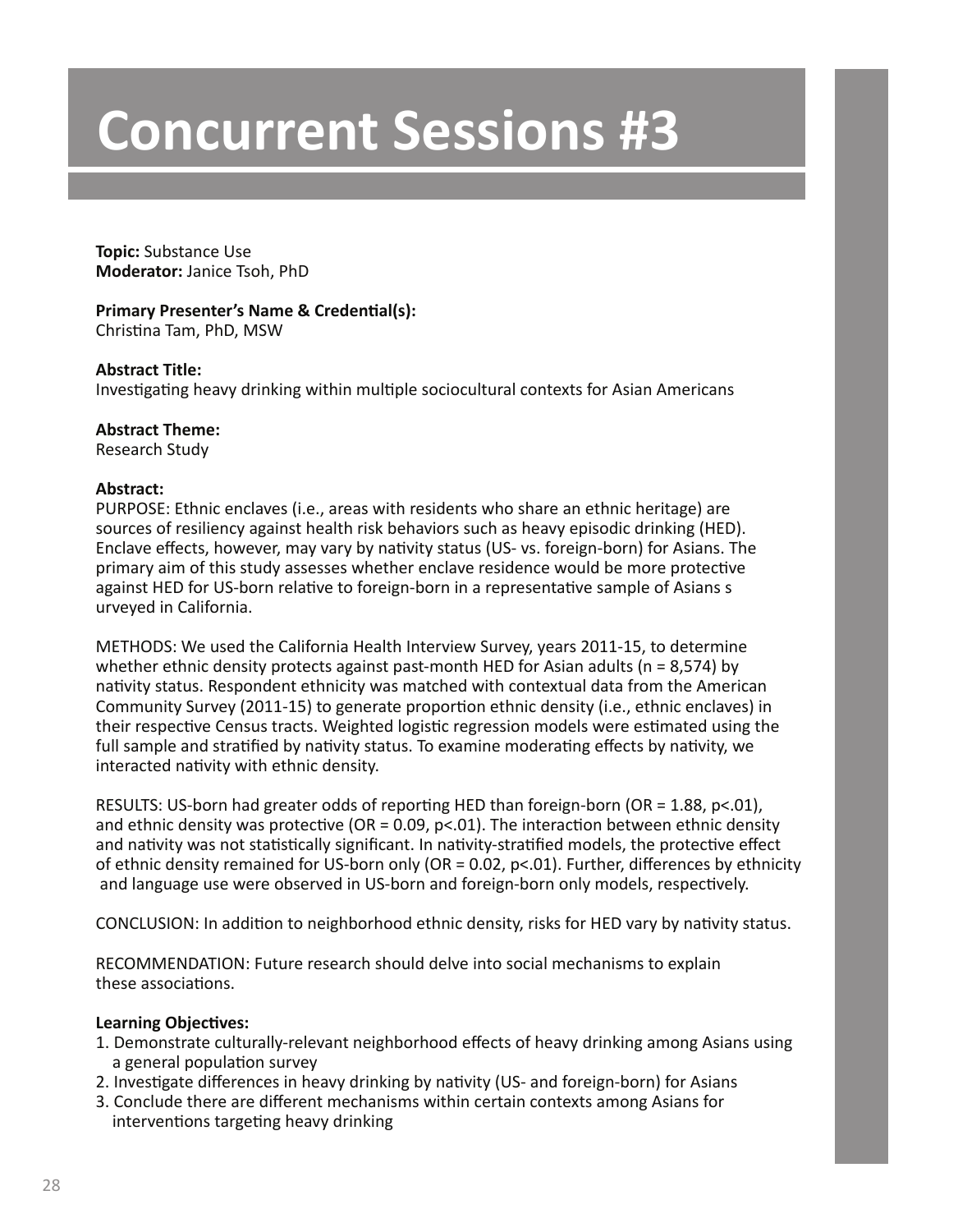**Topic:** Substance Use **Moderator:** Janice Tsoh, PhD

#### **Primary Presenter's Name & Credential(s):** Melinda Liu

**Additional Presenters (if applicable):**

Dennis Ordonez, Allison Quach, Joyce Cheng, MS and Angela Sun, PhD, MPH

**Abstract Title:** A youth-led education program on e-cigarettes

#### **Abstract Theme:**

Community Program

#### **Abstract:**

#### Background

E-cigarettes are devices that vaporize a flavored nicotine-based liquid. Nicotine affects the development of the brain's pleasure center, which makes it more susceptible to other drugs, like cocaine. Nicotine also affects parts of the brain that control attention, learning, and mood and impulse control. E-cigarettes can look like a pen or a phone case. Their vibrant colors and variety of flavors also attract teenagers and promote chronic use of them. Educational videos have shown to be effective in delivering health messages.

#### Purpose

Testing an educational video, Intro to E-cigarettes, among youth.

#### Method

Six students of ages 15-18 years old were recruited from the Health and Behavioral Sciences Lab at John O' Connell High School. The in-person focus group lasted 30 minutes. The meeting was facilitated by 2 youths who attended training on conducting focus groups prior to holding the focus group. The students were asked to watch the video which was 2 minutes in length and provide their feedback through guided questions.

#### Results

All focus group participants indicated that they learned about e-cigarettes and different flavors of e-cigarettes that exist. However, the youth participants would like the video to be 3 minutes long and suggested other improvements, such as font size and background music volume.

#### **Conclusions**

Educational videos have shown to be a useful tool to convey health messages. Focus groups are effective tools to test educational materials such as videos. The information gathered helps to tailor the educational materials to the intended target audience.

- Identifying at least two principals in developing educational videos
- Purpose of conducting focus groups
- Receiving feedback on how educational video can be improved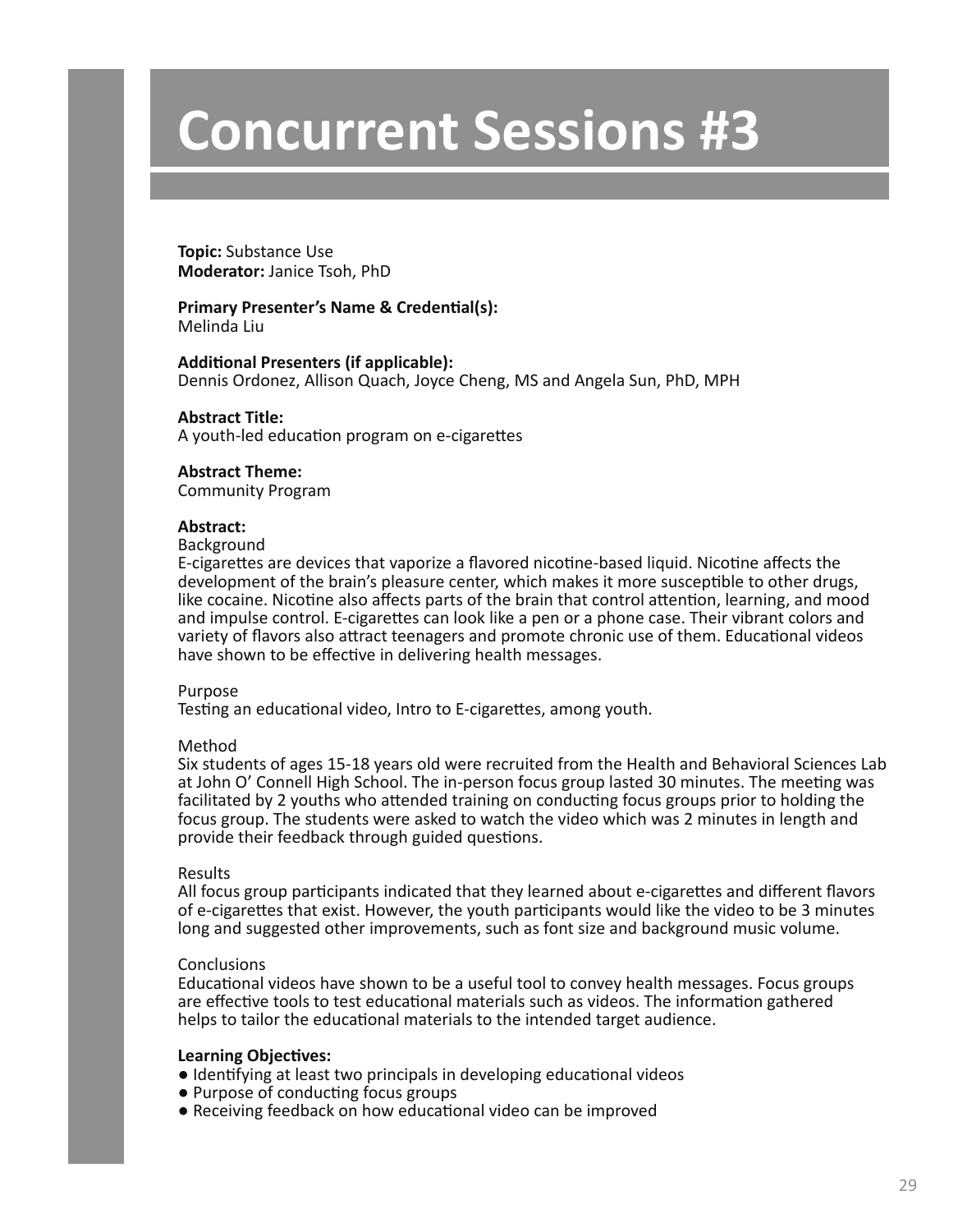**Topic:** Traditional Complementary Medicine and Help Seeking **Moderator:** Evelyn Ho, PhD

#### **Primary Presenter's Name & Credential(s):** Michael Liao, MSW

# **Additional Presenters (if applicable):**

Katrina Alvarado, MA Education Candidate

# **Abstract Title:**

Treating Asian Americans with CLAS (Culturally and Linguistically Appropriate Services)

# **Abstract Theme:**

Community Program

# **Abstract:**

While some Asian American groups thrive in the US and have access to quality behavioral health care services, many communities, particularly new immigrant groups and those with limited English proficiency, are struggling to access health care services because they are unable or afraid to seek help. Data from the California Health Interview Survey (CHIS) show that Asian Americans have the highest rate of feeling like they needed help but not seeking or receiving treatment for emotional and psychological issues compared to other race groups.

In order to fully reach this underserved population, organizations must have a clear blueprint for addressing the cultural and linguistic needs of the community. NICOS Chinese Health Coalition's Culturally and Linguistically Appropriate Services Advocacy, Consultation, and Training (CLAS ACT) program attempts to expand culturally responsive treatment in the City and County of San Francisco and beyond through free education and workshops. The program was developed under the framework of the federal Office of Minority Health's 15 standards for Culturally and Linguistically Appropriate Services (CLAS), and represent a "gold standard" for culturally responsive service.

This highly interactive workshop will illustrate what CLAS looks like in the context of serving Asian Americans, all the while recognizing the wide diversity that exists within this racial group. Participants will learn about key mental health and addiction issues across Asian American populations. Participants will also be offered resources on how they can build CLAS into their organizations, including individualized follow-up consultation and training.

# **Learning Objectives:**

After this workshop, participants will:

- Be able to list at least 4 of the 15 CLAS standards, including their function as an organizational framework
- Be able to describe the practical application of cultural and linguistic competence across the continuum of health-based interventions
- Be able to identity the benefits and challenges in adopting the CLAS framework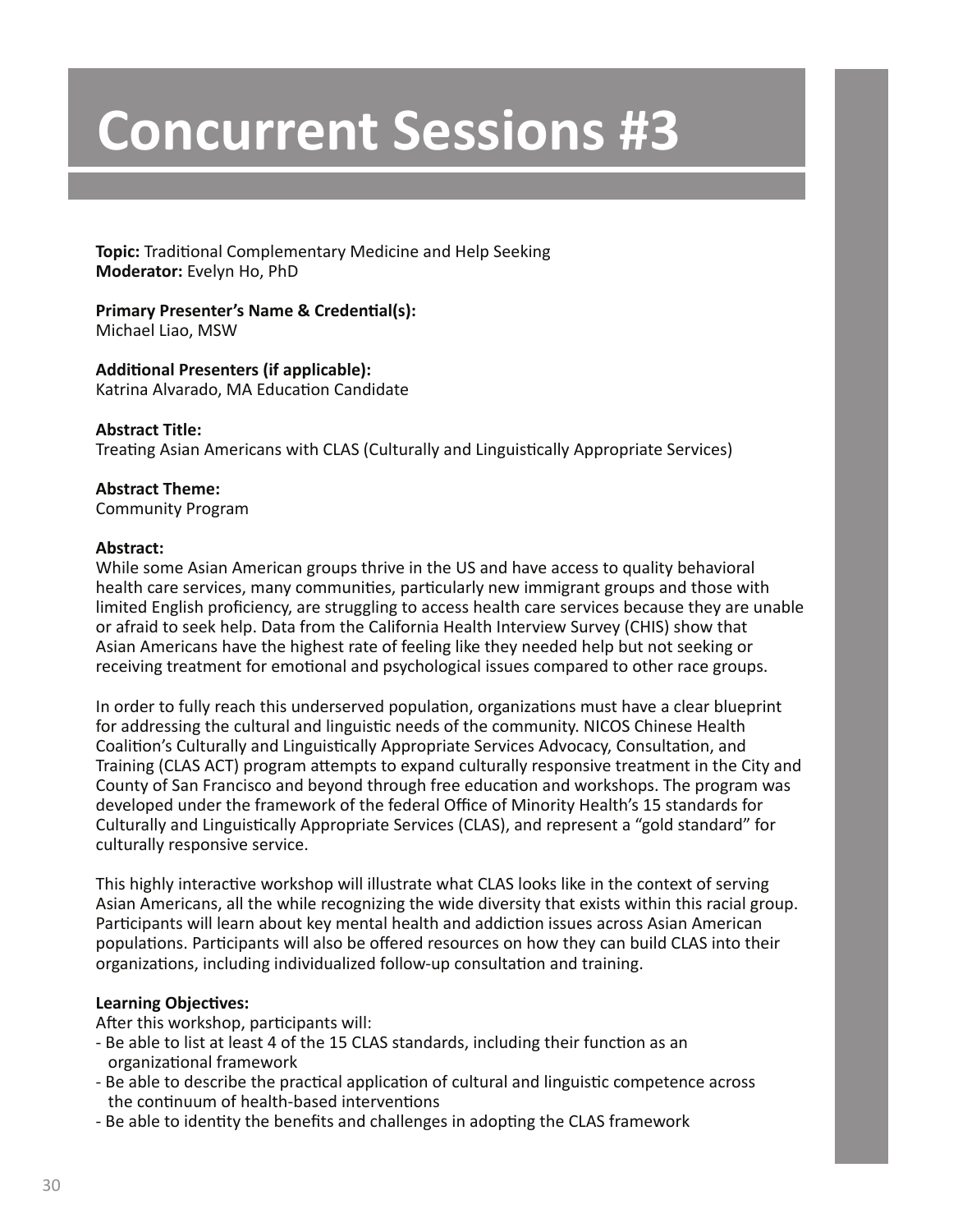**Topic:** Traditional Complementary Medicine and Help Seeking **Moderator:** Evelyn Ho, PhD

### **Primary Presenter's Name & Credential(s):**

Esther Jia Mian Chen, L.Ac, MSTCM

#### **Abstract Title:**

Traditional Complementary Medicine in Post Stroke Care

#### **Abstract Theme:**

Community Program

#### **Abstract:**

The World Health Organization (WHO) published and stated that acupuncture is effective in the treatment of early paralysis after strokes and also in treating hemiplegia secondary to cerebral infarction. Clinical studies have shown that acupuncture can yield a wilder, more successful range of results in treating hemiplegia over conventional western treatment methods. Thus it may be advisable to utilize acupuncture to treat paralysis if initial physical therapy progress is not promising. In recent years, with the increasing numbers within the geriatric population, the number of strokes among the Asian American population in San Francisco has likewise seen a rise. All of these Asian American patients were first hospitalized before the diagnosis was confirmed by scan to determine the etiology. Medications were then administered accordingly. However, conventional or allopathic western medicine did not always improve mobility or somatosensory function after hospital discharges. By introducing the eastern approach of medicine which has a history of over 4000 years into the treatment plan, this complementary treatment has yielded beneficial effects in the quality of patient's lives. Various modalities have been utilized to treat motor weakness and improve range of motion. In my 14 years of clinical practice, I encountered a number of Asian American patients for which the diagnosis of stroke had been made. My implementation of acupuncture in conjunction with TCM resulted in promising results. They were noted to show an improved gain in strength to 80-98% of normal. I am presenting three examples of the above work at this conference.

#### **Learning Objectives:**

- 1) Acupuncture and TCM modalities can aid in post stroke rehabilitation.
- 2) A number of methods used in Acupuncture and TCM may aid in post stroke rehabilitation
- 3) Awareness of promoting a health care team approach to post stroke management which would include Acupuncture and TCM

#### Future recommendations

Integrative medicine is an emerging medical discipline that attempts to apply standards of experimental rigor and peer review to claims about the effectiveness of complementary therapies. In addition, most major medical centers and cancer centers have an extreme interest in integrative medicine especially in Traditional Chinese Medicine (TCM).

Health care professional should be made aware of the potential of acupuncture and TCM as integrative treatment modalities in the immediate post stroke phase by increasing passive as well as active range of motion. There may also be gains made in motor strengthening.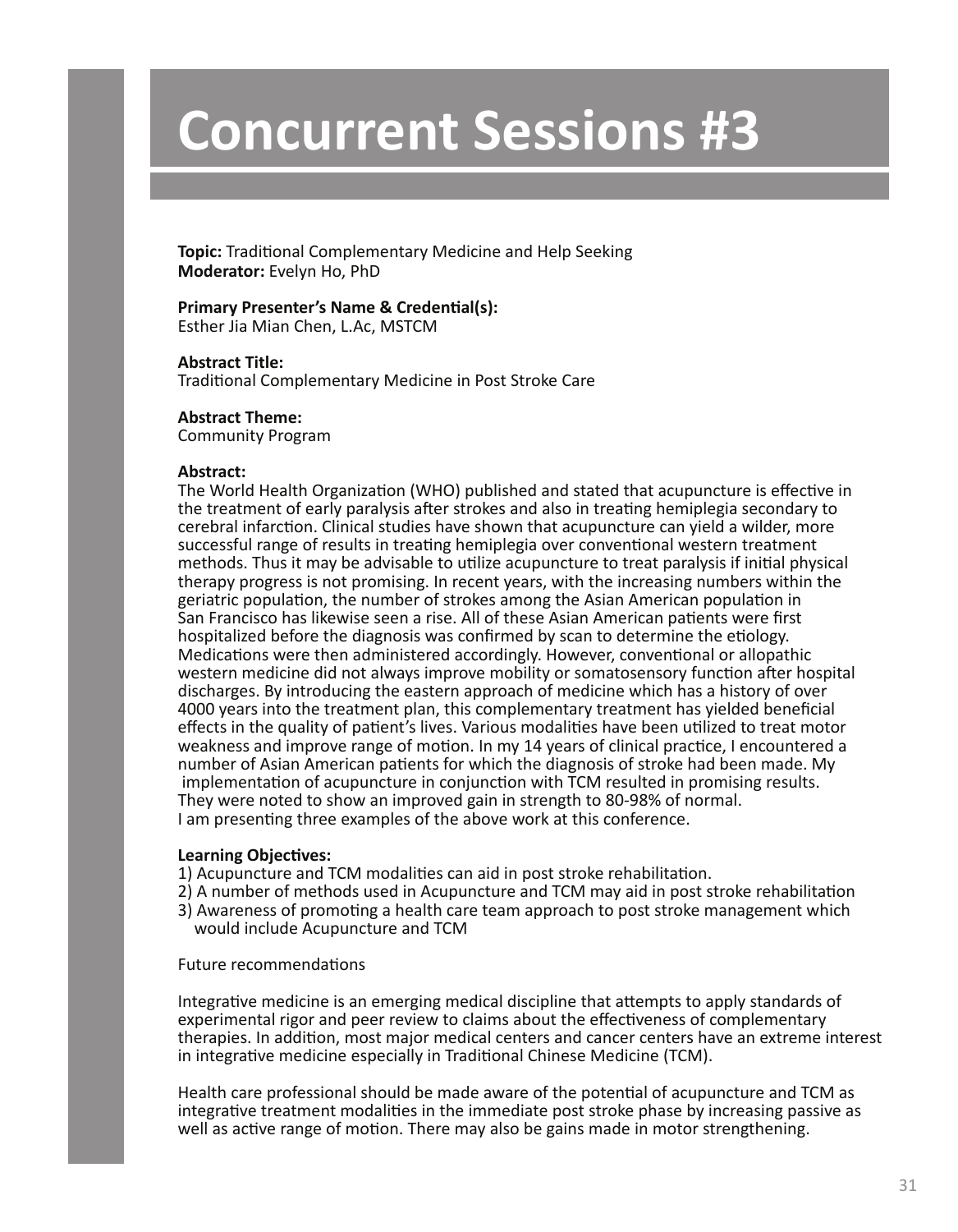**Topic:** Traditional Complementary Medicine and Help Seeking **Moderator:** Evelyn Ho, PhD

# **Primary Presenter's Name & Credential(s):**

Anagha Narasimha Prasad- Bachelors of Naturopathy and Yogic Sciences and, Post- baccalaureate in Dietetics

# **Abstract Title:**

Effect of electro-acupuncture, massage, mud, and sauna therapies in patient with rheumatoid arthritis

# **Abstract Theme:**

Research Study

### **Abstract:**

A case study of 48-year-old South-Asian woman diagnosed with rheumatoid arthritis(RA) is presented here. Since 7 years, the woman had recurrent pain in multiple joints and had swelling predominantly in small joints that aggravated in the mornings. The condition was associated with deformities in fingers and toes. The patient had difficulty with sleep, expressed decreased quality of life and reported depression, anxiety, and stress after unsuccessful attempts for treatment with medications.

Electro-acupuncture, Massage, Mud, and Sauna therapies(EMMS) is a cumulative therapy protocol consisting of 14 sessions of Electroacupuncture, 18 sessions each of Swedish Massage and Mud-bath, 3 sessions of Sauna therapies for the designated durations. The patient was prescribed EMMS for 3 weeks at Naturopathy hospital in Ujire, India.

The assessment during and post-intervention indicated a decrease in Visual Analog Scale score for pain, 'Depression, Anxiety, and Stress scales', Pittsburg Sleep Quality Index scores, weight, and Body Mass Index. There was an improvement in the scores for 10-Meter Walk Test, Isometric handgrip test and Short form-36 version-2 health survey scores, hemoglobin, total WBC and neutrophils.

Thus, EMMS therapy proves to be an effective treatment for patients with RA with improved physical functions, decreased pain, reduced scores for depression, anxiety, and stress, leading to a better quality of sleep and quality of life with no side-effects. The combination of the therapies to provide effective results contributed to the uniqueness of the study. Larger sample size and advanced inflammatory markers will help solidify the results from this study.

- 1. To describe Electroacupuncture, Massage, Mud, Sauna (EMMS) Therapy as a pain management protocol for Rheumatoid Arthritis.
- 2. To compare the effectiveness of EMMS combination with conventional medicine.
- 3. To elucidate improvements in the physical, mental and emotional state of the patient through holistic Naturopathy treatment.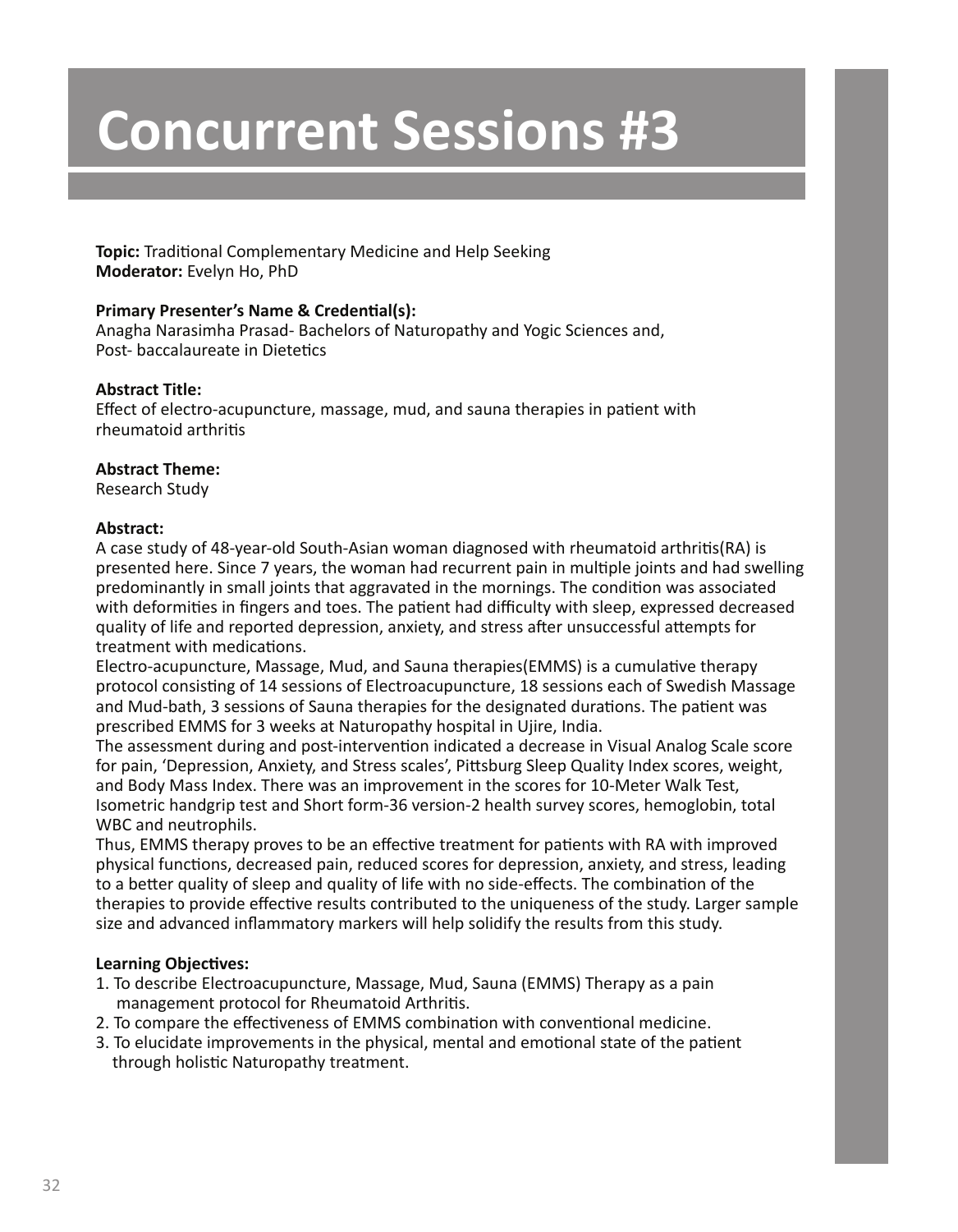**Topic:** Traditional Complementary Medicine and Help Seeking **Moderator:** Evelyn Ho, PhD

#### **Primary Presenter's Name & Credential(s):**

Diane Qi, Medical Student at UCSF School of Medicine

#### **Abstract Title:**

Provider Engagement with Chinese Medicine Use in a Biomedical System: A Spotlight on Challenges of Realizing Cultural Humility

#### **Abstract Theme:**

Research Study

#### **Abstract:**

Background: There is growing recognition of the importance of cultural humility in patient care. In addition, it is known that traditional medicines and practices can have deep cultural roots and be widespread in immigrant and minority communities. For instance, Chinese Medicine (CM) practices are deeply rooted in the Chinese American immigrant community. However, there has been little examination of how providers attempt to realize cultural humility through engaging with CM and the challenges that arise.

Methods: As part of a larger study of integrative nutritional counseling, we interviewed 21 MD providers and Certified Diabetes Educators. The interviews assessed thoughts regarding implementation of dietary interventions that integrate CM and biomedical concepts. Interviews were recorded and transcribed. Qualitative thematic analysis of interview text was performed with Dedoose software.

Results: Many providers wished to engage with CM due to recognition of the cultural importance of CM to immigrant Chinese American patients. However, providers encountered challenges with engagement that included: lack of knowledge, concern of risk, and divergence from evidence based medicine. To address these challenges, providers implemented strategies that included: focusing on biomedical interpretations of CM, prepared warnings of risk, allowing CM conversations without support or discouragement. While these strategies allowed providers to converse, these strategies may not lead to substantive dialogue around CM use. Biomedical providers face challenges in the negotiation of evidence based biomedicine and cultural humility.

Future Recommendations: There is need for development of tools to support providers in engaging with CM and other traditional health practices with cultural humility.

- 1. Understand how Chinese Medicine and other complementary medicines and health practices are relevant to cultural humility.
- 2. Explore the challenges biomedical providers face in realizing cultural humility when engaging with patients that use CM and other traditional medicines and health practices.
- 3. Understand the tension between the concept of evidence based medicine and the concept of cultural humility in the context of Chinese Medicine use and use of other traditional medicines and health practices.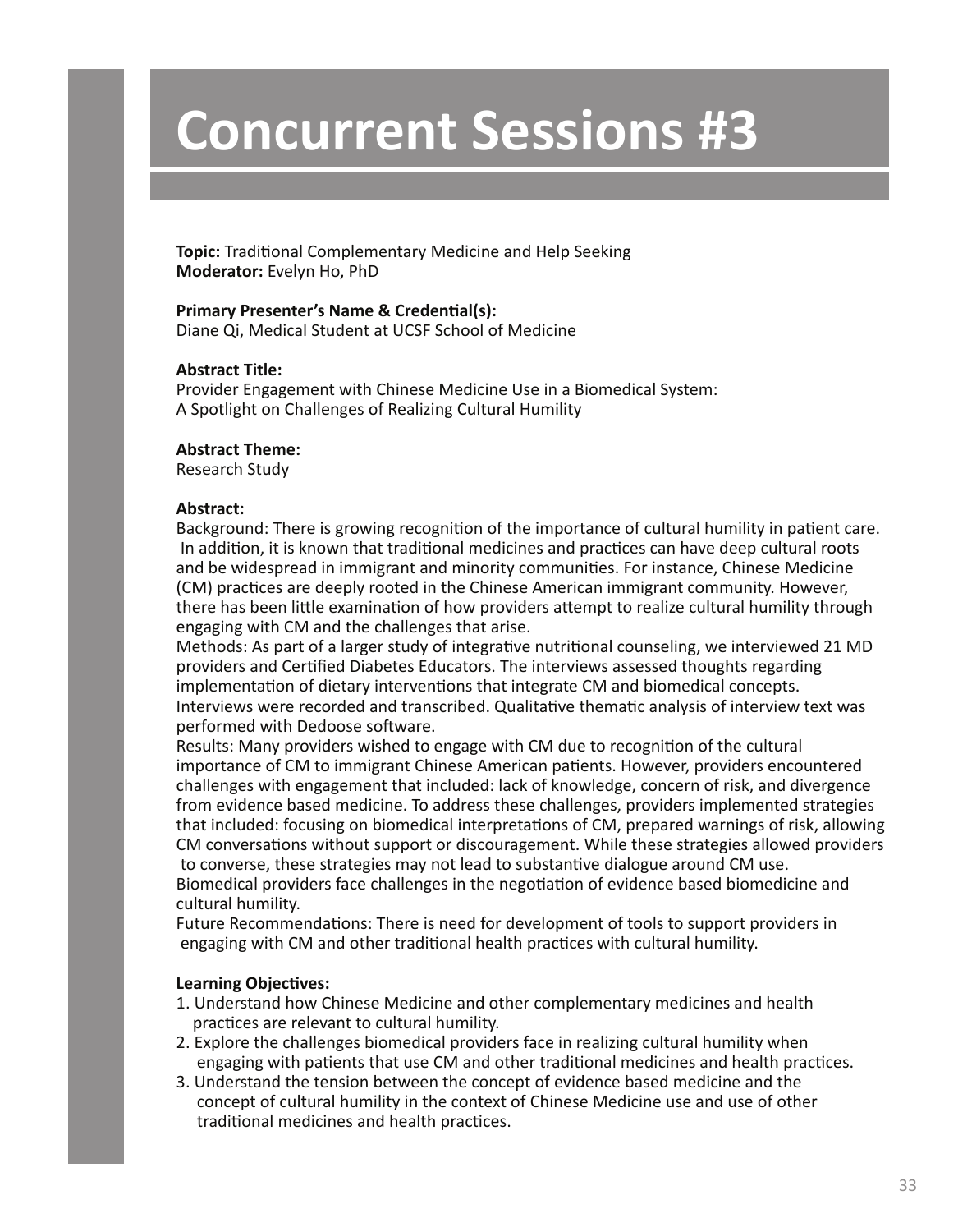### **Authors:** Asians Against Violence (AAV)

### **Abstract Title:**

A Local Alliance utilizing International Networks and Mobile Technology to Promote Child Sexual Abuse Prevention Globally

### **Background:**

World Health Organization reports that the prevalence of sexual violence among boys and girls under 18 internationally is 73 million and 150 million respectively. Child sexual abuse is a topic associated with significant stigma and there are limited prevention programs utilizing mobile platforms for global outreach efforts.

### **Methods:**

An alliance of locally-based organizations, with the mission to prevent violence and abuse in communities through local, national, and international collaborations, adapted a children's storybook on child sexual abuse prevention and reporting into a multilingual (English, Spanish, Chinese, Korean, Vietnamese, Tagalog) educational mobile tool through local partnerships. The focus group-tested tool intended to empower children and promote dialogue among children, parents, and professionals working with children. The tool was developed with the intention of raising awareness globally. Awareness efforts included involving ethnic media networks, collaborating with the alliance's network partners and their international contacts, online and social media networks, mobile application stores, community events, and international conferences.

# **Results:**

The tool received positive feedback and requests from the target audience. The tool has received over 1208 downloads from mobile application stores in Australia, Canada, China, Germany, India, France, Malaysia, Netherlands, Philippines, United Kingdom, United States, Vietnam. The tool has also been promoted through Social Media Networks (770 followers and 160 postings), websites (910 views), ethnic media (10,179 impressions), and international conferences (2,400 impressions).

# **Conclusions:**

Local and international collaborations and mobile platforms can be venues for promoting violence prevention programs globally, including topics associated with stigma.

# **Learning Objectives:**

Participants will:

- 1) Recognize the potential for mobile platforms to prevent violence and disseminate related resources and programs on a global scale
- 2) Be able to describe how local efforts of violence prevention, including topics associated with stigma, can transcend globally through local, national and international collaborations, mobile platforms, social networks, and social media.
- 3) Will identify educational strategies in delivering messages on childhood sexual abuse prevention to children, parents, educators, providers and policy makers.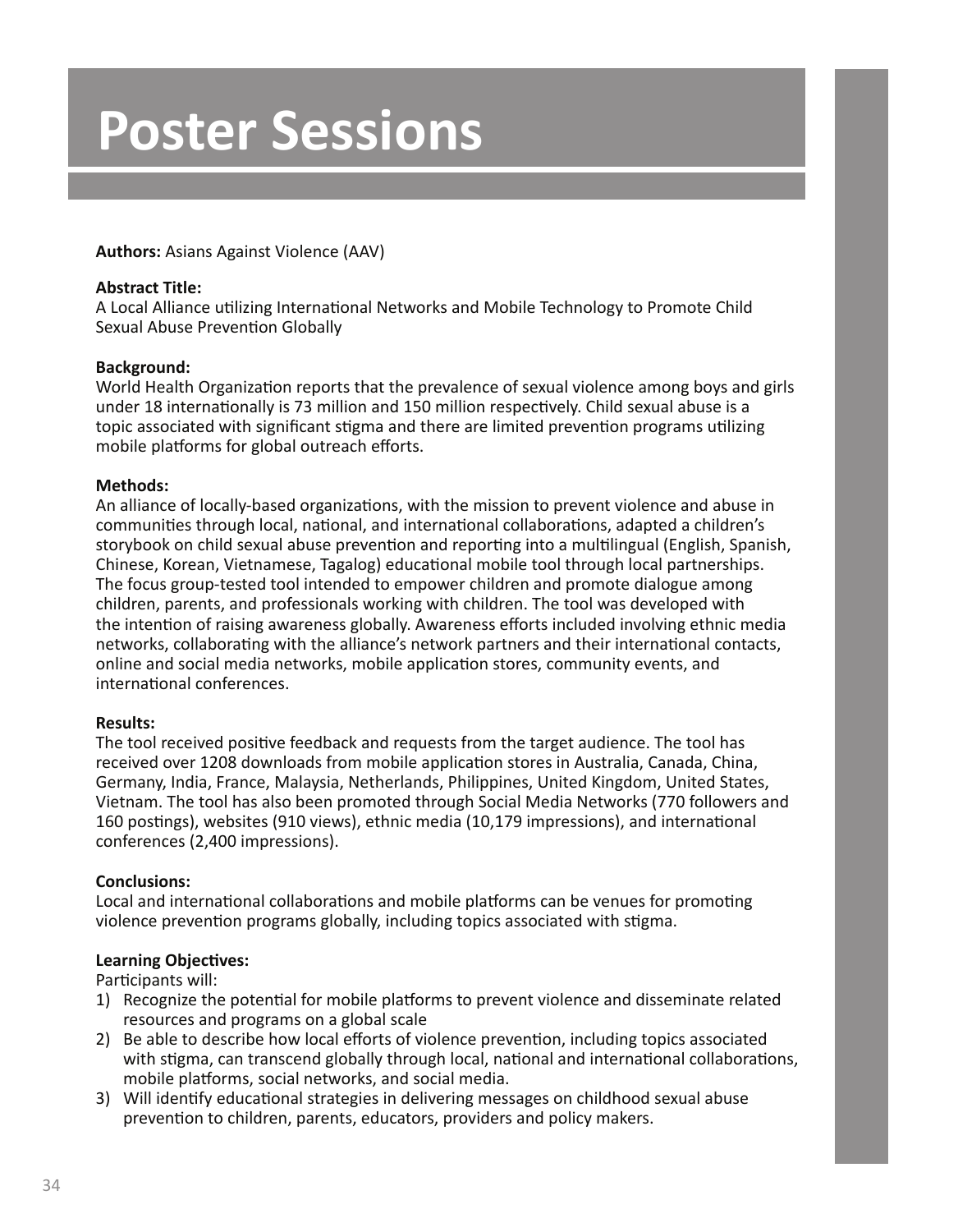#### **Primary Presenter's Name & Credential(s):** Camillia K. Lui, PhD

**Additional Presenters (if applicable):** Won Kim Cook, PhD; Christina Tam, PhD

#### **Abstract Title:**

Drinking Patterns Among Asian Americans

#### **Abstract Theme:**

Research Study

#### **Abstract:**

#### Background

Asian Americans (AA) have lower alcohol consumption and heavy drinking compared to other racial/ethnic minorities. However, given distinct drinking cultures and heterogeneity between groups, some AAs may have riskier drinking patterns than others. This presentation will highlight drinking patterns for Chinese, Southeast Asian, Filipino, South Asian, Japanese/Korean, and a combined other AA group.

#### Methods

Secondary data analysis was conducted on a nationally-representative AA adult sample (n=2,978) from the National Epidemiologic Survey on Alcohol and Related Conditions waves II and III. Descriptive statistics with chi-square and t-tests were used to examine significant differences in drinking patterns between AA subgroups and gender.

#### Results

Lifetime abstinence was most prevalent in South Asians (42%), followed by Southeast Asians (29%) and Chinese (27%), and least prevalent for Japanese/Koreans (17%) and Filipinos (18%). Among current drinkers, the majority were low-risk drinkers (≤7/14 drinks per week for women and men). However, high-risk drinking (including monthly heavy episodic drinking, 5+ drinks) was evident for Japanese/Koreans (19%), Filipinos (16%), and Southeast Asians (15%), with preferences for beer and spirits. Whereas beer and wine are more often drank at home across AA groups, spirits are more likely to be consumed in public places.

#### Conclusion

Drinking patterns varied widely by AA subgroups with Japanese/Koreans, Filipinos, and Southeast Asians at higher risk for heavy drinking compared to Chinese and South Asians.

#### Future recommendation

Given the distinct drinking patterns between AA subgroups, future research should examine how heavier drinking patterns elevate the risks for alcohol-related problems and consequences.

- 1. Identify at least three different drinking patterns discussed in the presentation
- 2. Describe the primary data source from which the Asian American sample was derived
- 3. Discuss high-risk drinking patterns and implications for Asian Americans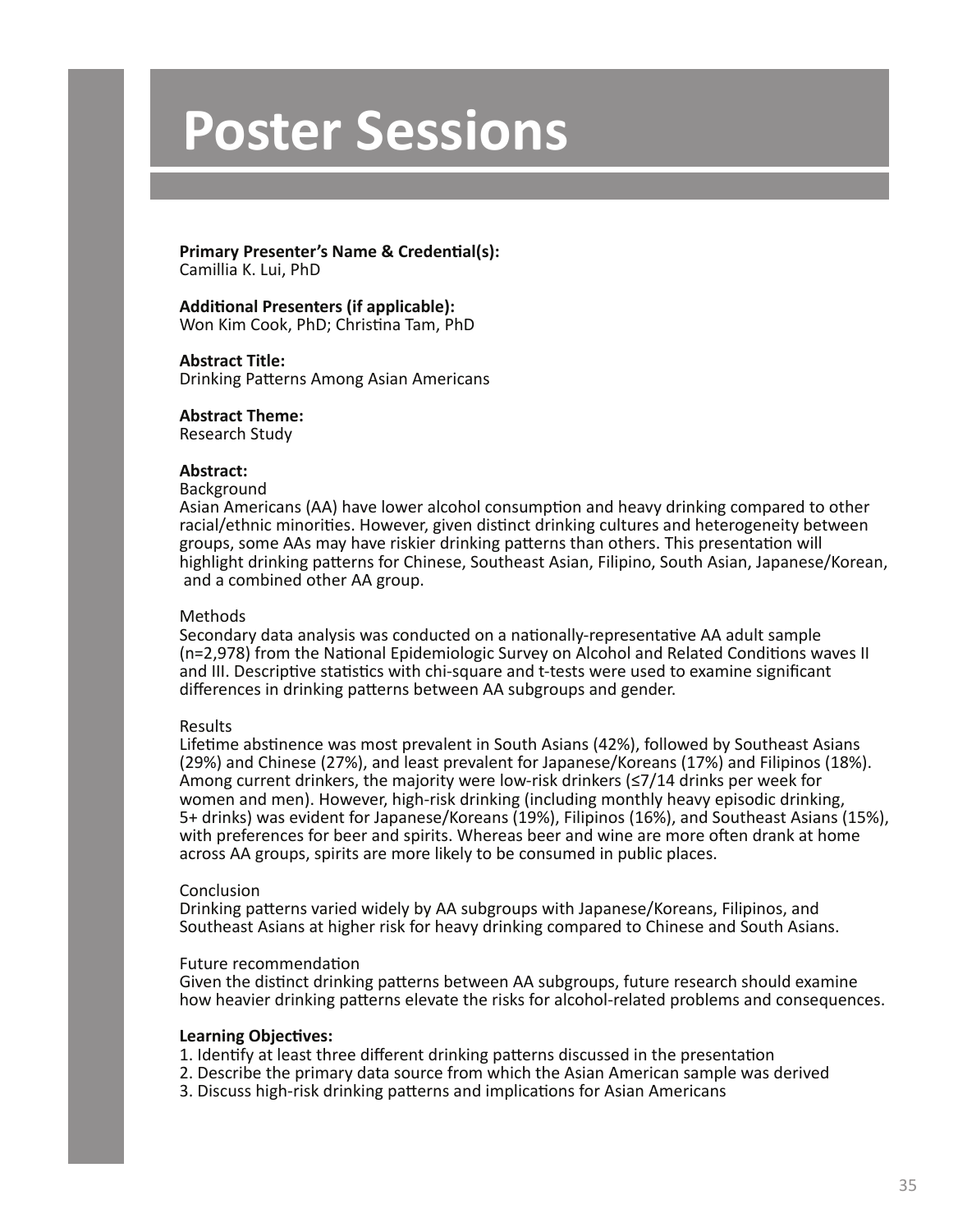### **Primary Presenter's Name & Credential(s):**

Emily Larkin

# **Abstract Title:**

Youth Development Program - Young Asian Women Against Violence

# **Abstract Theme:**

Community Program

# **Abstract:**

Community Youth Center of San Francisco's Young Asian Women Against Violence (YAWAV), is a peer-based collaborative prevention project designed to reduce violence against Asian girls and young women. The first objective of YAWAV is to develop a multi-ethnic team of young Asian women peer leaders who can impact the knowledge and attitudes of their peers regarding gender-based violence and other relevant issues. This objective is met by recruiting young API women and train them in the continuum of violence against women; the dynamics of violence against women in Asian communities; the relationship among sexism, racism, classism, homophobia and violence; sexuality issues; communications; facilitation and public speaking and leadership skills; and popular education strategies. The second objective is to reduce the incidence of gender-based violence against Asian girls and young women by increasing their understanding of the causes/dynamics of violence, their knowledge of community resources, and the skills to keep themselves safe. This is achieved by the development and facilitation of workshops for young people and parent/adults on violence and sexual assault against women issues. The youth also lead and organize a one-day API Youth Summit in Spring to reach out to at least 200 youth participants. The third objective is to increase awareness of issues facing young Asian women among adults, males, non- Asian women. The youth will participate in relevant community events in order to both learn about the resources in the community and outreach and advocate for women and girls affected by violence and sexual assault.

# **Learning Objectives:**

Our goals are to strengthen the resilience, pride, knowledge, and skills of Asian and Pacific Islanders girls so that they are less vulnerable to all forms of abuse, and to educate the larger Asian and Pacific Islanders community about girls' issues – including sexual assault and abuse in relationships – so that the community can better respond to such abuse.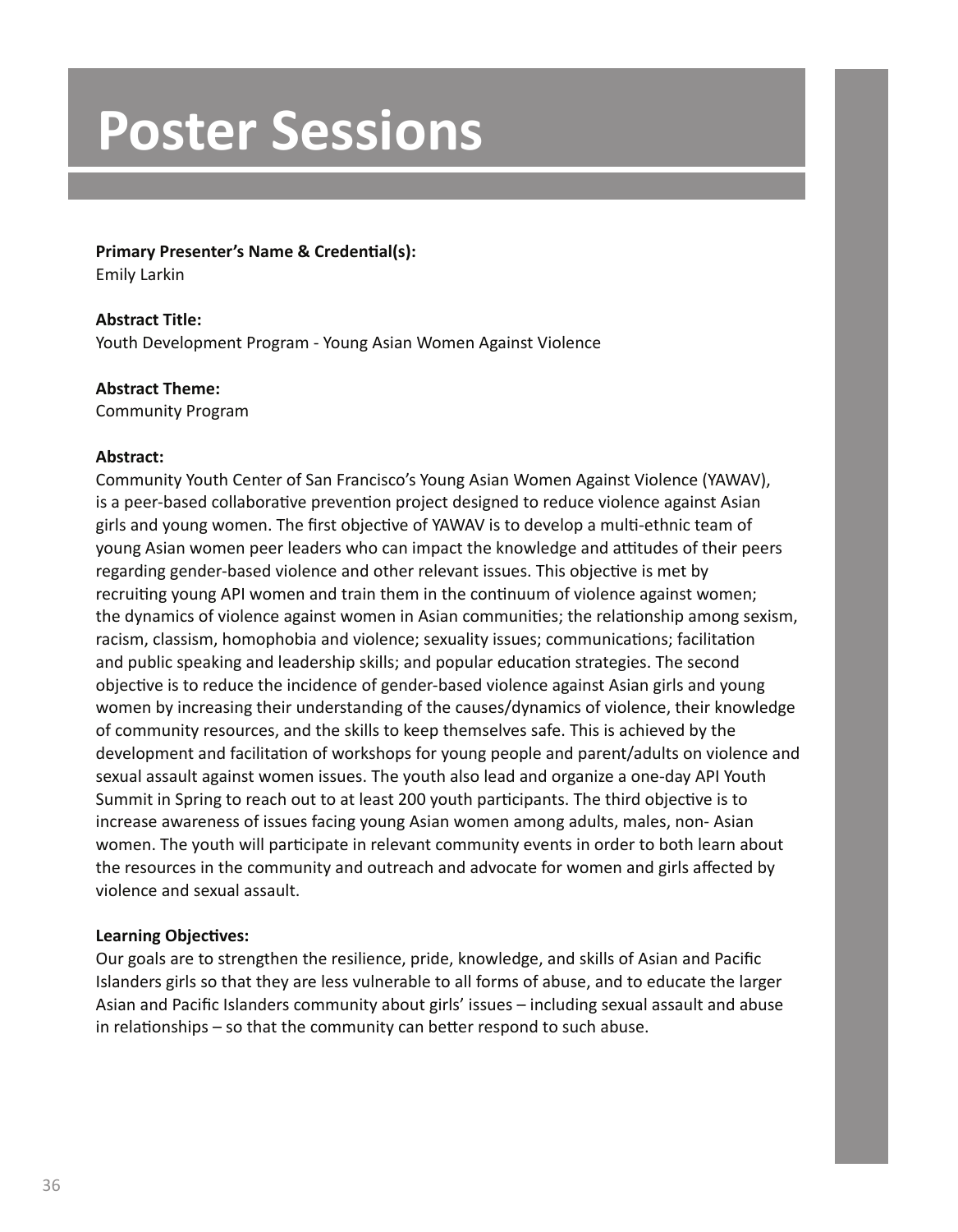# **Primary Presenter's Name & Credential(s):**

Antony Nguyen, BA

#### **Abstract Title:**

Transforming a Research University into a Community-Responsive Institution: An Evaluation of an Academic-Community Research Collaboration in San Francisco, California

#### **Abstract Theme:**

Minority Populations; Community-Engaged Research

#### **Abstract:**

Background. Inclusion of racial/ethnic minorities in health research is essential to good science and achieving health equity. Academic researchers may work with communitybased organizations (CBOs) to engage with and recruit these populations. However, research partnerships between universities and CBOs have a long and fraught history, the result of structural, racial/ethnic, and class-based disparities reflected in the processes, practices and products that connect universities and CBOs. The Diverse eCohorts initiative, a collaboration of the Chinese Community Health Resource Center, Instituto Familiar de la Raza, CARECEN SF, Rafiki Coalition for Health and Wellness, and University of California San Francisco, is an innovative pilot effort to increase minority participation in studies that use online/mobile technology as a way to recruit, collect data, and/or deliver interventions.

Methods. The Diverse eCohorts initiative has transformed into a platform for community experts to lead efforts to develop and institutionalize best practices for community-engaged research throughout the university and beyond. To evaluate these efforts, project partners hired an independent qualitative consultant to conduct an ethnographic process evaluation through observation of monthly team meetings and semi-structured interviews with CBO members and academic researchers andstaff at the start and end of the pilot initiative. Using a thematic analysis approach informed by grounded theory, transcripts of interviews and field notes were analyzed using Atlas.ti by two reviewers.

Results. The emerging framework to develop and institutionalize an academic-community research collaborative is based on principles of diversity, equity, and inclusion. Integral steps included defining common goals and success, addressing institutional impediments, and rethinking the responsibilities of the university to surrounding communities.

Conclusions. The project has identified a roadmap to develop and disseminate a model for transforming research universities into community-responsive institutions that address health disparities and inequities.

#### **Learning Objectives:**

- 1. Understand the impact of a roadmap to develop and disseminate a model for transforming research universities into community-responsive institutions
- 2. Understand the impact of the necessity of a model for address health disparities and inequities
- 3. Understand the principles for the framework of an academic-community research collaboration

#### **Authors and Affiliation(s):**

- Nguyen, A,1 Duke, M, PhD,2 Sun, A, PhD, MPH,3,4 Gallegos-Castillo, A, PhD,5 LeSarre, M, PsyD,6 Bohm, V, MFA,7 Cheng, J, MS,3,4 Nguyen, T, MD,8 Pletcher, M, MD, MPH,8,9 Fleisher, P, MA,10 Berrean, B, MLIS, DMBA,11 Turner, B, MBA,10 Yuan, L, MPH,10 Jih, J, MD, MPH, MAS8
- 1Clinical Research Intern, Department of Medicine, Division of General Internal Medicine, University of California San Francisco, 2University of California at Berkeley, 3Chinese Community Health Resource Center, 4Asian Alliance for Health, 5Instituto Familiar de la Raza, 6Rafiki Coalition for Health and Wellness, 7Central American Resource Center (CARECEN SF), 8Department of Medicine, Division of General Internal Medicine, University of California San Francisco, 9Department of Epidemiology and Biostatistics, University of California San Francisco, 10Clinical and Translational Science Institute, University of California San Francisco, 11Dean's Office, School of Medicine, University of California San Francisco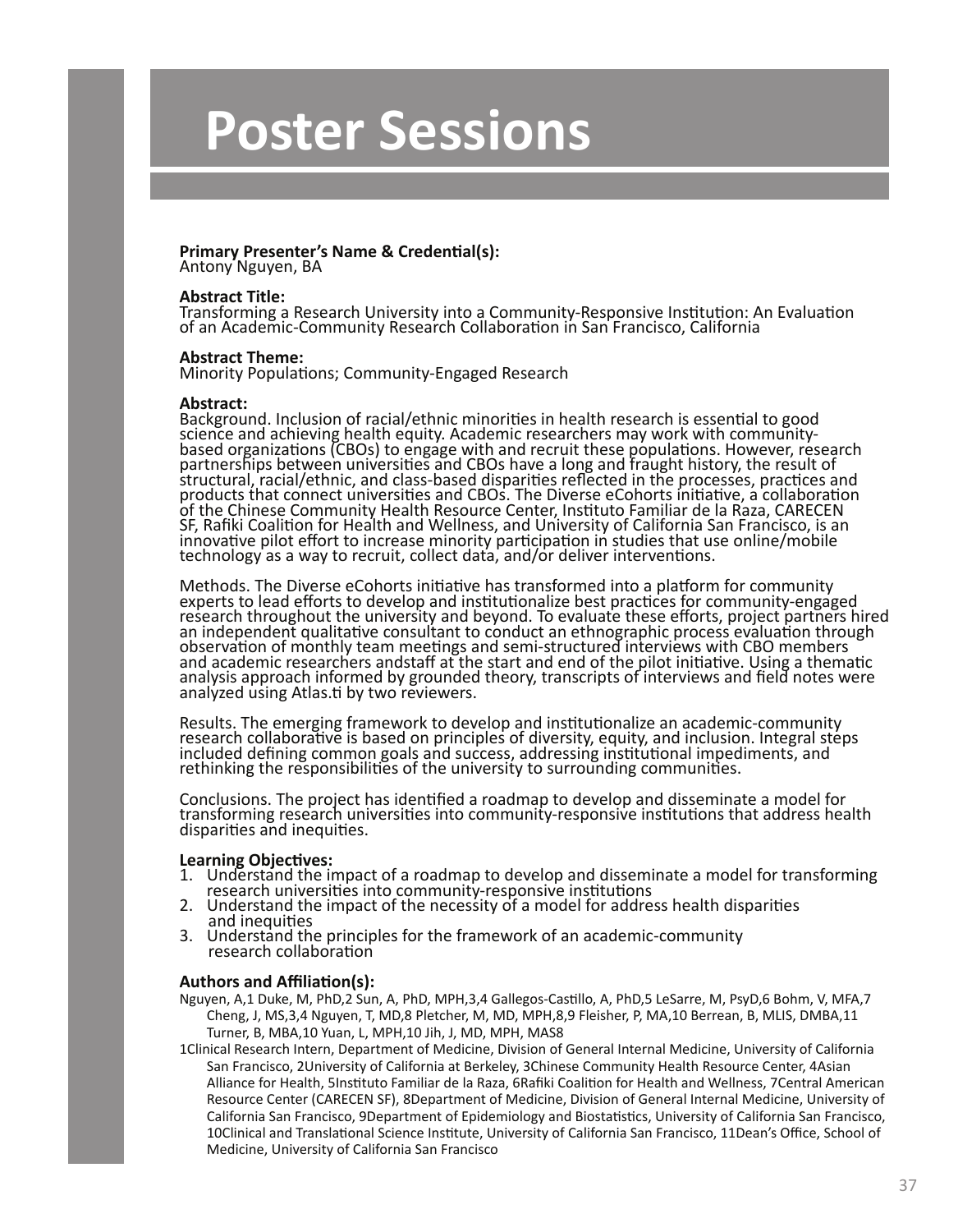### **Primary Presenter's Name & Credential(s):**

Isabel Nguyen, BS

### **Abstract Title:**

Stigma as a Barrier to Quitting Smoking Among Asian female smokers in California

### **Abstract Theme:**

Research Study

### **Abstract:**

Problem Statement: Evidence suggests that tobacco use is increasing among women in certain Asian subgroups. Little is known about effective cessation strategies targeting these female smokers.

Purpose: To better understand Asian female smokers' perspectives related to smoking to guide intervention development targeting these smokers.

Methods: We conducted 8 in-depth interviews with Chinese-, Korean-, and Vietnamese-speaking female smokers recruited from a federally-qualified health center in California. Participants were interviewed about their smoking-related experiences and attitudes. Interviews were transcribed in English and thematic analysis was conducted. Results: Participants were 3 Chinese, 3 Korean, and 2 Vietnamese female smokers with a mean age of 44.5 years (range: 32 – 63). Participants shared high perceived stress from the sociocultural stigma against smoking by Asian females and needs to hide their smoking. They expressed fear of being caught smoking by people of their own ethnic community. One smoker admitted to denying smoking information to her healthcare provider. A few were reluctant to reveal to their provider details about their smoking. Despite the mental toll of concealing their smoking status, smokers were not motivated to quit.

Conclusion: Stigma perceived by Asian female smokers may prevent these smokers from accessing needed clinical support for quitting. Our findings underscore the importance of developing and implementing intervention approaches that are gender- and culture-sensitive when working with Asian female smokers and addressing their tobacco use.

Future recommendation: In-depth exploration is warranted to understand how to effectively engage Asian female smokers in smoking cessation education to motivate them to quit.

# **Learning Objectives:**

(1) Describe the smoking-related stigma perceived by Asian female smokers living in California (2) Assess the impact of smoking-related stigma on their smoking behavior

(3) Discuss ways in which interventions can incorporate gender- and culture-specific strategies to address tobacco dependence among Asian female smokers.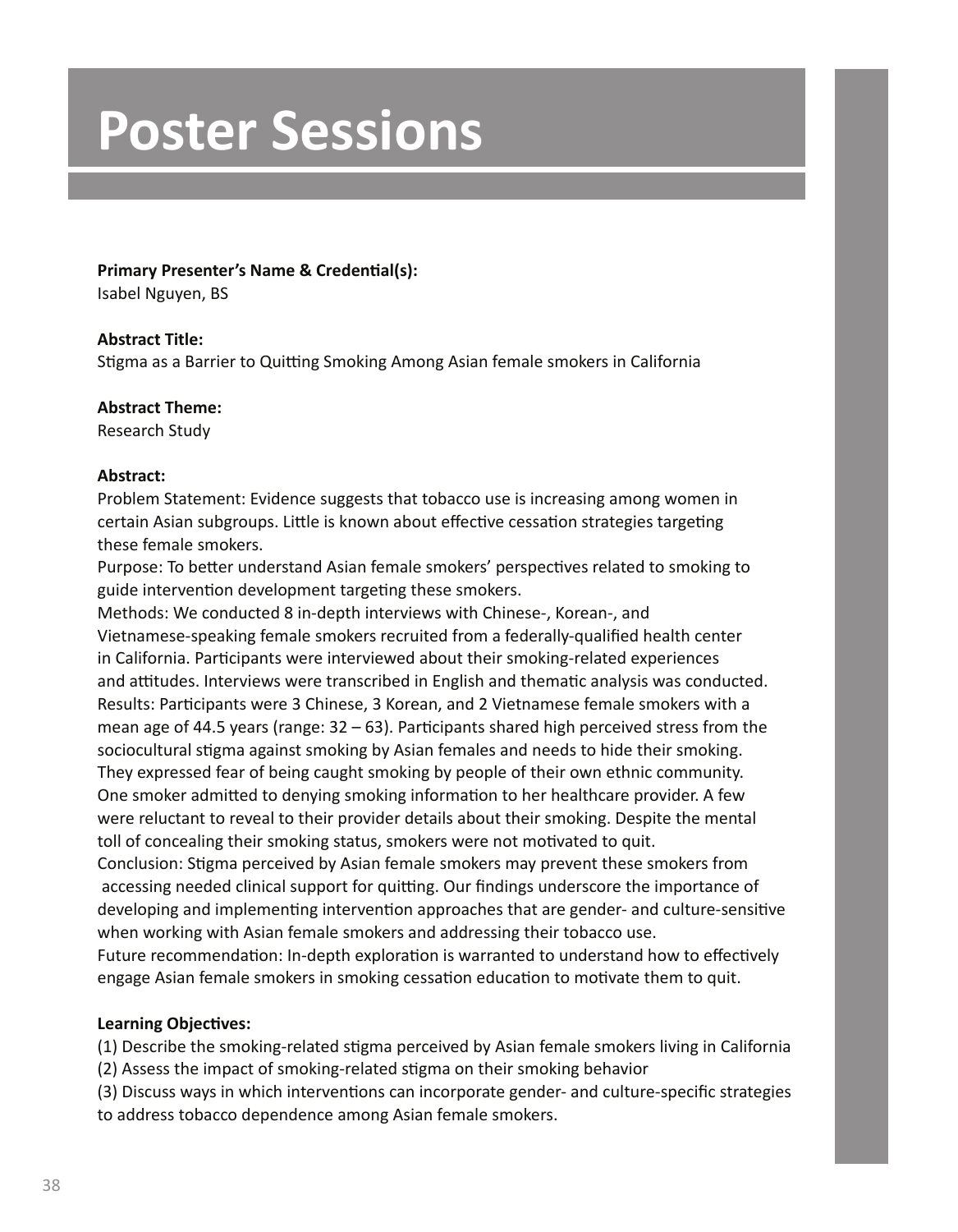# **Primary Presenter's Name & Credential(s):**

Tung Nguyen, MD

# **Authors and Affiliation(s):**

Tung T. Nguyen1, Janice Tsoh1, Angela Sun2, Kent Woo3, Joyce Cheng2, Ching Wong1, Jian Zhang4, Janet Bernet5, Stella Pan5, Kenneth Tai5, Ginny Gildengorin1 1University of California, San Francisco; 2Chinese Community Health Resource Center; 3NICOS Chinese Health Coalition; 4Chinese Hospital & Clinics; 5North East Medical Services

#### **Abstract Title:**

Efficacy of in-language mailers on receipt of colorectal cancer screening among Chinese Americans: A Randomized Controlled Trial

#### **Abstract:**

Background: Colorectal cancer (CRC) is the second most common cancer among Chinese Americans, the largest group of Asian Americans. Asian Americans and Chinese Americans are less likely than non-Hispanic whites to be screened for CRC. There are few randomized controlled trials (RCT) of interventions to increase CRC screening among Chinese Americans.

Methods: A community-academic research team consisting of academic researchers and community organization leaders collaborated with 3 health care systems to develop an intervention called Small Media Interventions for Limited English Speakers (SMILES) project. The SMILES intervention consisted of a mailed letter and brochure about CRC screening in English and Chinese sent twice over the course of 1 month. The mailer also included a link to a website which provided additional in-language written and video information about CRC screening. Chinese American patients aged 50 to 75 who were due for CRC screening in 3 healthcare systems (an academic medical center, a community hospital network, and a federally-qualified health center) in San Francisco were eligible for the RCT. Eligible patients were randomized to the intervention arm versus a usual care comparison arm. Intervention participants were also given the opportunity to return a postcard indicating that they had read the mailer. CRC screening status were assessed using electronic health record 9 months after the first mailing.

Results: There were 1,707 enrolled patients with 929 in the intervention arm and 778 in the comparison arm. The average age was 59.6 years (SD 6.0), with 45.6% female, 12.4% English speakers, 63.2% Cantonese speakers, and 10.8% Mandarin speakers. At 9-month post-intervention initiation, the CRC screening rate was 51.9% in the intervention group and 49.5% in the comparison group (p=0.331). For the age group 50 to 60, the screening rate was 47.4% vs. 42.2% (p<0.0001). Multivariable analyses showed that the adjusted odds ratio for the intervention was 1.10 (95% CI: 1.001, 1.21). Other significant factors associated with CRC screening at post-intervention were female sex (OR: 1.37, 95% CI: 1.10, 1.71), age 61-75 (OR: 1.64, 95% CI: 1.57, 1.71, ref. age 50-60), and speaking a Chinese language (OR: 2.42, 95% CI: 1.22, 4.76). In multivariable analyses of the intervention group only, those who had documented engagement with the intervention (returning a postcard or going to the website) had an OR of 2.96 (95% CI: 2.08, 4.21) for CRC screening receipt compared to those who did not.

Conclusions: A linguistically appropriate intervention to promote CRC screening among Chinese Americans using a mailed reminder, brochure, and access to a website led to a modest but significant increase in CRC screening compared to usual care among overdue patients in 3 healthcare systems. Mailed in-language materials should be considered as a low-resource intervention to increase CRC screening among Chinese Americans.

- 1. Recommendation for colorectal cancer screening<br>2. How to design colorectal cancer screening educat
- 2. How to design colorectal cancer screening educational materials for Chinese Americans<br>3. How effective is a mailer intervention for colorectal cancer screening among Chinese An
	- 3. How effective is a mailer intervention for colorectal cancer screening among Chinese Americans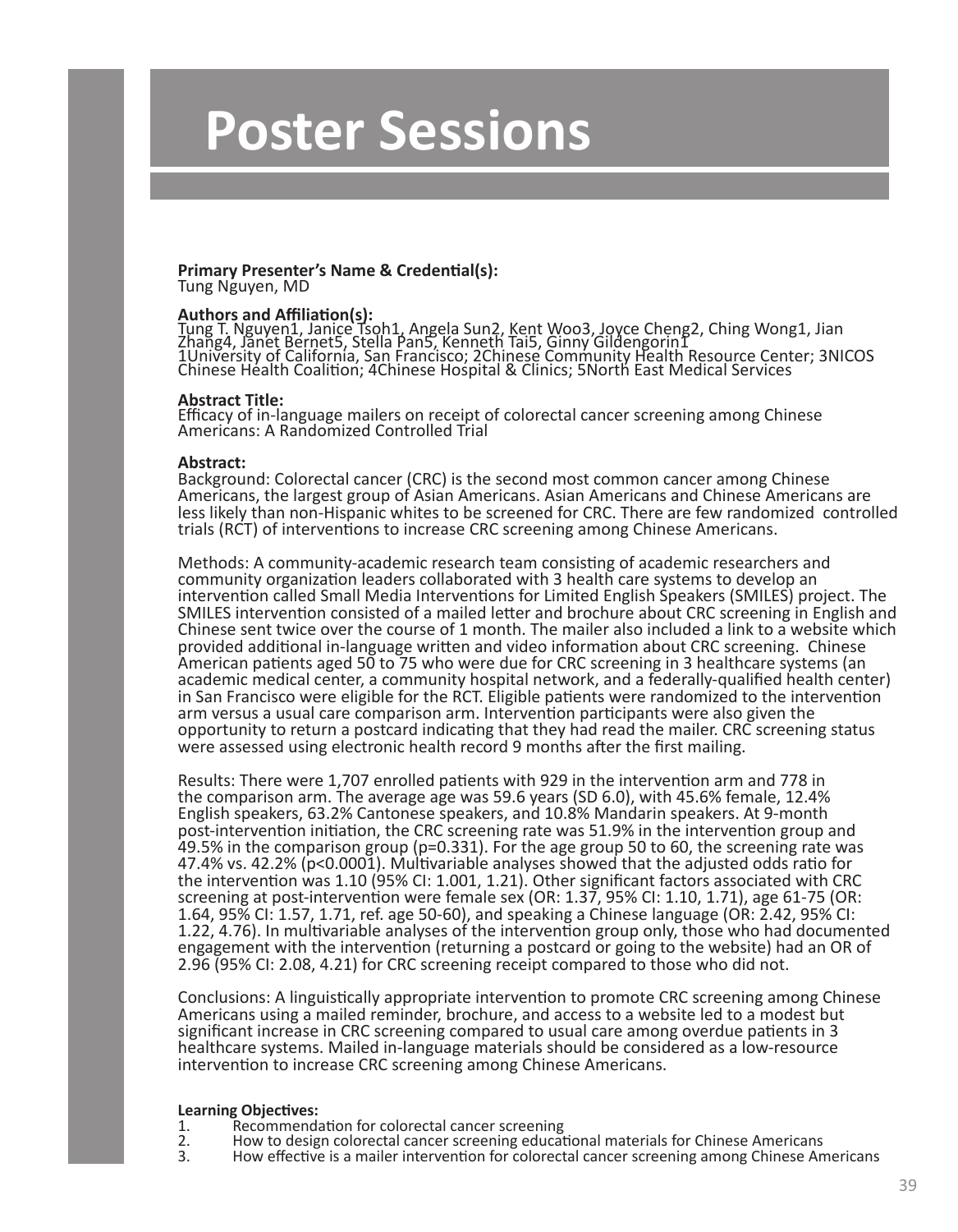# **Authors:**

Angela Sun, PhD, MPH, Diana Wong, Psy.D ., LMFT, Yvonne Liang, MS, RD, Joyce Cheng, MS, and Cindy Liang, BS

# **Abstract Title:**

Benefits of in-language support group among Chinese caregivers of individuals with mental health disorders

# **Abstract**

Background: Studies have shown that having a network of supportive relationships contributes to an individual's psychological well-being. A mental health education and support group, conducted in the culture and language of the target population, enables participants to gain coping skills in dealing with mental disorders, and share their experiences and concerns in a safe environment.

Methods: Conducted two education and support group series in Cantonese among 24 family members or caretakers of individuals diagnosed with mental disorders. The support groups were facilitated by a bilingual psychotherapist. The topics discussed included: self- care, stress reduction, self-strength assessment, coping and problem solving skills, communication techniques, anger management, self- esteem and confidence building. Qualitative data were collected among all participants on the efficacy of the support group.

Results: Participants expressed gaining knowledge about various mental health disorders and the impact on family members; increasing help-seeking skills and comfort level in discussing about mental health issues and knowing that they are not alone; and gaining confidence in dealing with family member with mental disorders. Participants also desired to learn more about each other's stories and in depth communication techniques with individuals that they are caring for. Participants suggested using mental "health" in place of mental "illness" in program promotion and presentation.

Conclusion: Qualitative data suggested that Chinese caregivers of individuals with mental health disorders benefited from in-language support groups and stigma about mental illness remains within the community.

- 1. Design a culturally tailored support group for Chinese caregivers of patients with mental health disorders.
- 2. Develop a qualitative evaluation plan for a support group program.
- 3. Describe the benefits of an in-language support group for Chinese caregivers of patients with mental health disorders.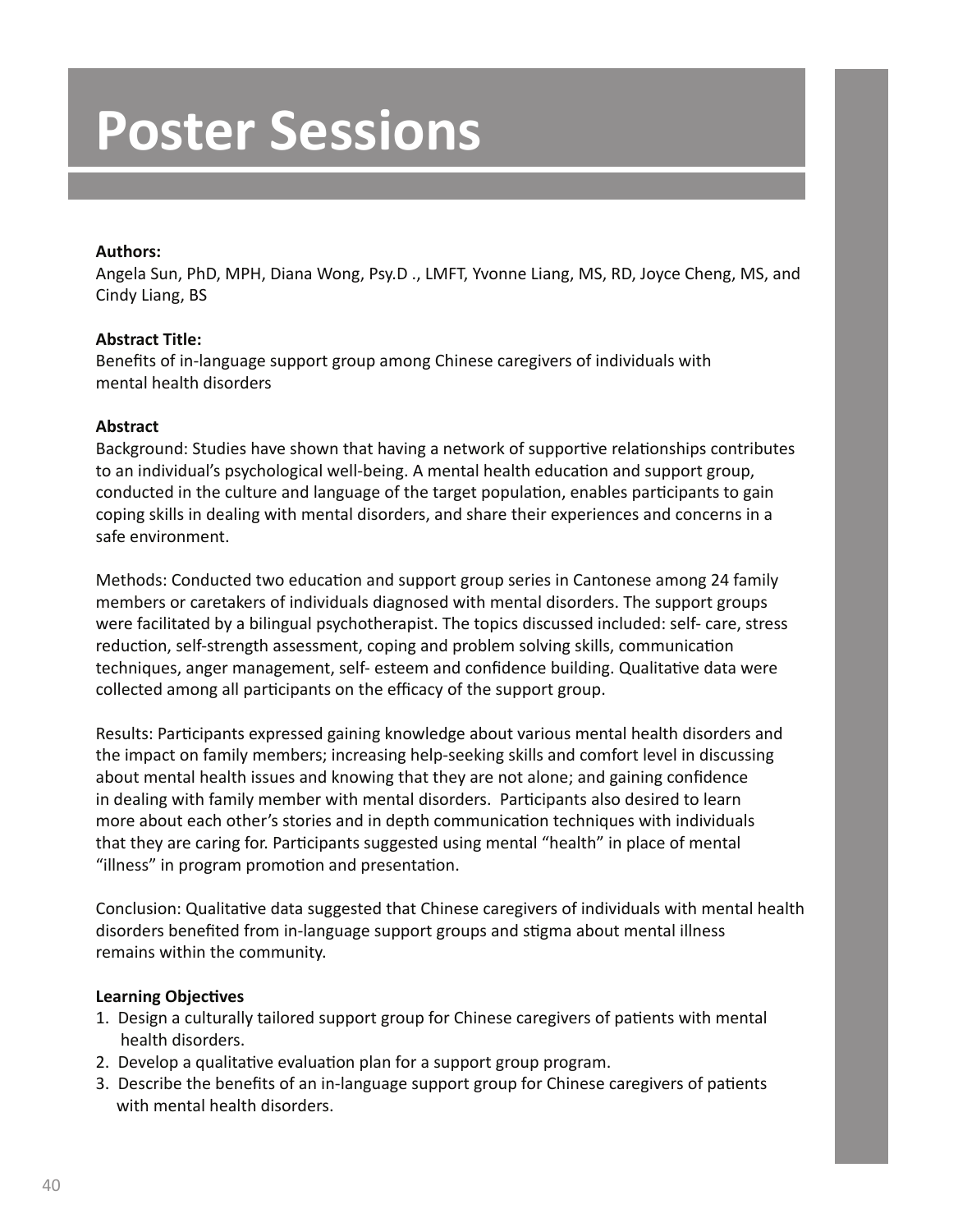#### **Authors:**

Angela Sun, PhD, MPH, Joyce Cheng, MS and Kara Young, MA

#### **Abstract Title:**

Journey to Partnership

#### **Abstract**

The Chinese Community Health Resource Center (CCHRC), a non-profit organization established in 1989, with the mission to build a healthy community through culturally and linguistically competent preventive health care, disease management, and research. Since 2000, CCHRC has partnered with academic institutions in conducting community-based participatory research.

Community-based participatory research (CBPR) is a collaborative approach to research that equitably involves all partners in the research process, thereby challenging the paradigm of knowledge production and the dissemination of power by enabling co-ownership and shared decision making between community and institution. This method of research engages community members in problem definition, data collection, analysis, and design of interventions to ensure that the work done is culturally meaningful, valid, and appropriate. Originally outlined by Meredith Minkler, CBPR is guided by the following nine principles, from which partnerships can draw upon when designing their own projects: recognizing community as a unit of identity, building on strengths and resources within the community, facilitating collaborative and equitable partnership in all phases of the research, promoting co-learning and capacity building among all partners, integrating and achieving a balance between research and action for the mutual benefit of all partners, emphasizing local relevance of public health problems and ecological perspectives that recognize and attend to the multiple determinants of health and disease, involving systems development through a cyclical and iterative process, disseminating findings and knowledge gained to all partners, and committing to a long-term process and relationship. Through the collaborative process of CBPR, conclusions drawn from the data collected can be presented in a way that remains true to the lived experiences of community members. Those wishing to engage meaningfully in CBPR should especially note the centrality of gender, race, class, and culture, as these issues are integrated throughout the research practice.

- 1) Identify at least 5 principles in community-based participatory research (CBPR) partnerships.
- 2) Describe applications of CBPR principles.
- 3) Assess readiness to adapt the CBPR principles into practice.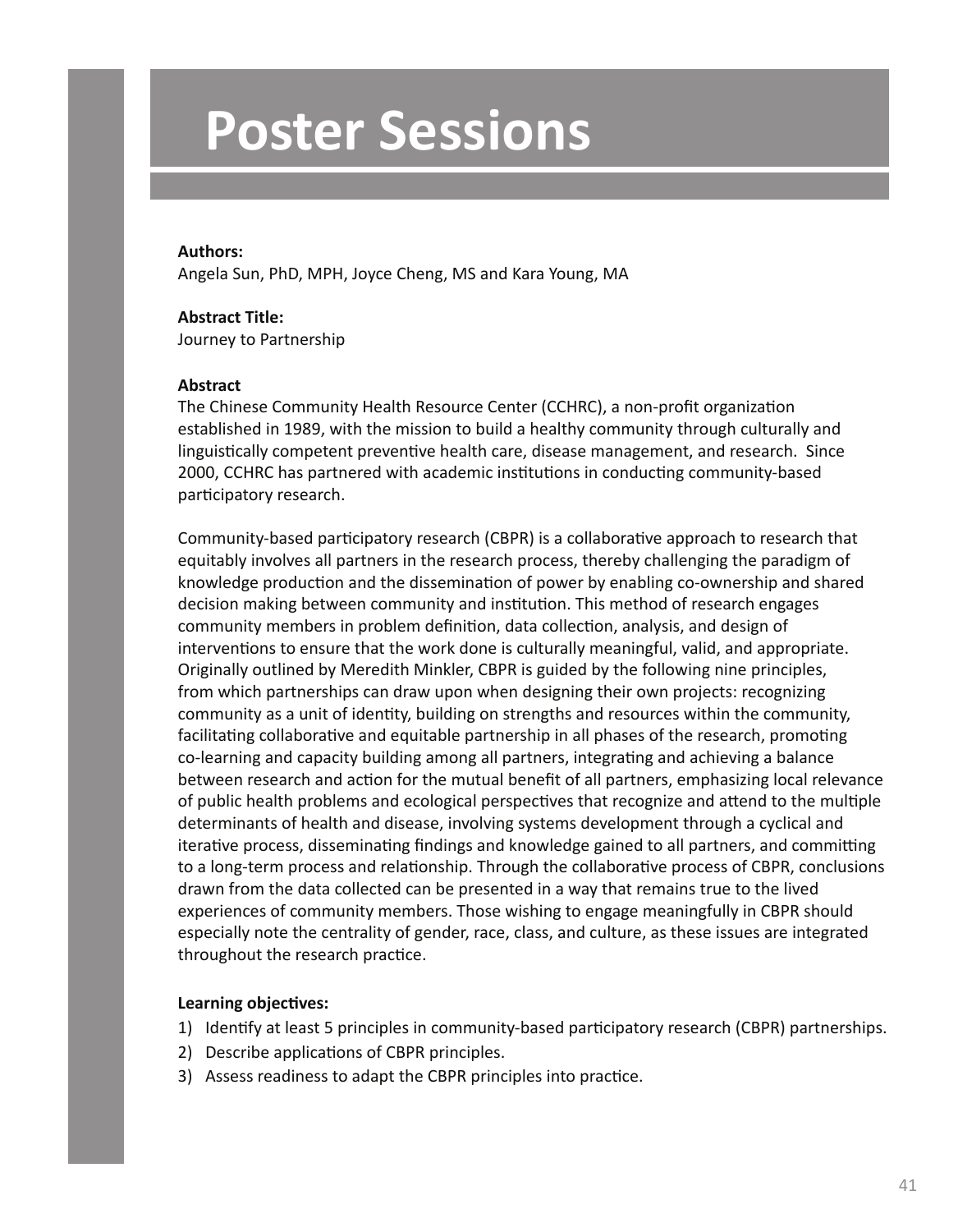### **Authors:**

Angela Sun, PhD, MPH, Jyu Lin Chen, PhD, RN, CNS, Joyce Cheng, MS, Yvonne Liang, RD, MS, Terence Ng, BS, Christy Yao, BS

### **Abstract Title:**

Home-based & technology-centered childhood obesity prevention for mothers with young children (HomeTech healthy lifestyle program)

# **Abstract**

Background: About 17% of Chinese American preschool children are obese compared to 12.4% of all preschool children residing in the US and the prevalence is expected to increase. Children of low-income, low acculturation and overweight Chinese mothers are at a high risk for obesity.

Purpose: To develop a culturally sensitive and evidenced-based technology-centered program to prevent obesity in mothers and their preschool-age children.

Methods: Focus group interviews with target population were conducted to understand their perceptions of health, familiarity with technology, and validate format and content developed for weight management intervention. A randomized control study is used to examine feasibility of the intervention. Participants will be randomized into intervention (N=15) or control group (N=15). The intervention is delivered via tablet computer which includes 8 weekly sessions based on NIH WE CAN program. Outcomes include maternal self-efficacy, eating behaviors, physical activity, and child-feeding practices and change in BMI. For children include changes in vegetable and fruit intake, physical activity, sedentary activity, and sugary drink consumption. These outcomes are assessed at pre, post and 3-month post intervention.

Results: The intervention material and delivery medium were tested among 8 participants from the targeted population. Data revealed that the technology-based program is attractive and participants favor the use of tablet computer. Several themes identified as key to success of the intervention were: the use of Chinese characteristics, favor professional figure to present information, and sample culturally appropriate menu for healthy alternatives. The outcomes of the intervention feasibility will be presented at the conference. Conclusions: Focus group findings suggested that tablet is a favorable device to learn new information and all participants were able to use the tablet. The feasibility will fill the gaps in knowledge by addressing childhood obesity for low-income Chinese American mothers with preschool-age children using mobile technology.

#### **Learning objectives:**

#### Participants will:

- 1. Gain knowledge in cultural adaptation of an intervention for the Chinese Americans
- 2. Adapt an intervention using technology to deliver health messages
- 3. Implement the selected intervention among target population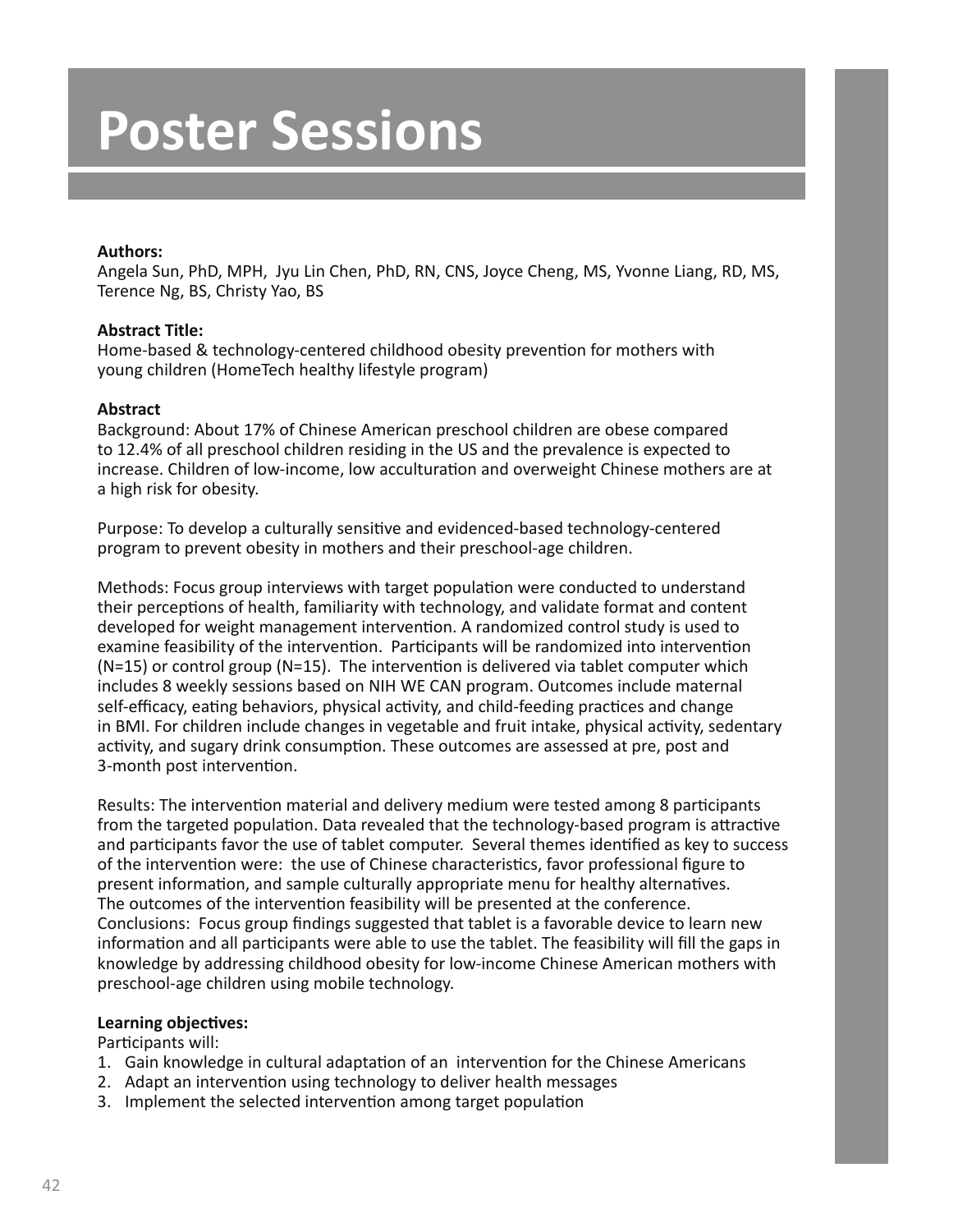#### **Primary Presenter's Name & Credential(s):**

Jasmin Woo, BS

#### **Abstract Title:**

The Impact & Acceptance of Heart Healthy Integrative Nutritional Counseling Among Chinese Americans with Cardiovascular Disease

### **Abstract Theme:**

Research Study

#### **Abstract:**

Background:

Current biomedical cardiovascular disease (CVD) nutrition guidelines do not take into account Chinese medicine (CM) principles. A heart healthy integrative nutritional counseling (H2INC) curriculum consistent with CM principles and biomedical nutrition guidelines was taught to Chinese Americans (CAs) with CVD in group education classes to assess the impact/ acceptance of H2INC.

### Methods:

We randomly selected Chinese-speaking CA patients with CVD (hypertension, dyslipidemia, heart disease, stroke and congestive heart failure) from an academic primary care practice and mailed invitations to attend a free one-hour class about heart health using Chinese/ western medicine concepts. Three classes (2 in Cantonese; 1 in Mandarin) were offered. CAs completed pre-post surveys. Post-surveys assessed the impact/acceptability of the class.

# Results:

47 participants attended a class. Their average age was 74+10 years old with 64% female. Over 55% had hypertension and/or dyslipidemia. After attending H2INC, 30% strongly agreed that they know what to eat/avoid for heart health compared to 16% prior. 98% of participants strongly agree/agree that the skills learned would improve their heart healthy diet. 94% strongly agree/agree that what they learned fit their culture. 91% strongly agree/agree that they plan to use what they learned in their next meal. 89% strongly agree/agree that they plan to share what they learned with family/friends.

#### Conclusion:

H2INC demonstrates acceptability, cultural relativity, and positive impact for CAs' heart health.

#### Future recommendations:

H2INC needs more research as a health education intervention for CAs with CVD and as a resource for providers who know little about patients' approach to CVD with CM.

# **Learning Objectives:**

1. Learn about the H2INC curriculum

- 2. Learn about the feasibility of H2INC curriculum for CA patients with CVD
- 3. Understand the impact of H2INC amongst CA patients with CVD.